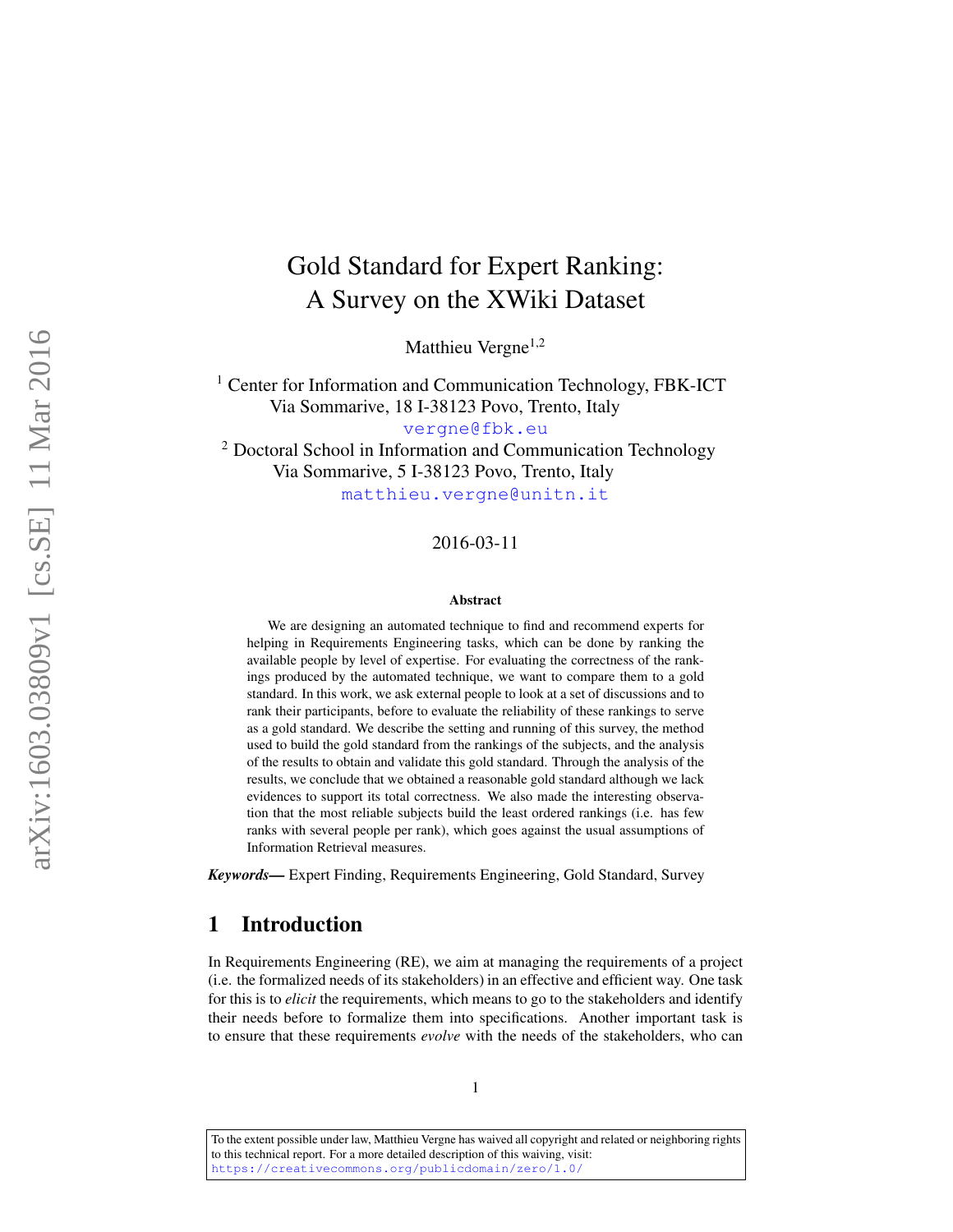discover new constraints, face an evolving environment, or simply change their minds after receiving additional information. In order to help in this requirements building and refinement, a high level of expertise is generally required in order to consider the multiple perspectives and their interdependencies. Consequently, we focus on finding experts within a community of stakeholders, which is particularly relevant in Open Source projects having huge communities of diverse participants. In particular, we are designing an automated technique to help finding the most expert participants, which can be done by ranking them by level of expertise [\[Vergne and Susi, 2014\]](#page-20-0).

To ensure that this automated technique works properly, we plan to compare it to a Gold Standard (GS), which should allow us to know, given a topic of expertise, how to rank the participants by decreasing expertise. The issue here is that, for each community, the participants are different and the topics change, leading to the inability to provide a general GS applicable to any community. This means that we need to have community-specific GSs, which build on the data available in this community to rank its participants.

In this work, we target the XWiki community, which is described in more details in Section [2](#page-1-0) and is a large community composed of professional programmers, volunteer contributors, and simple users of the XWiki platform. In order to build a GS for XWiki, we organised a survey involving people out of this community, and we asked them to look at our XWiki dataset to evaluate and rank their participants, as described in Section [3.](#page-2-0) We organised the survey in order to give enough flexibility to build partial rankings, and designed a method in Section [4](#page-5-0) to infer the final GS based on the multiple rankings provided by the subjects of the survey. The running of the survey is described in Section [5](#page-8-0) and its results are described and analysed in Section [6.](#page-9-0) We enriched the survey with additional questions to assess the reliability of the subjects' rankings, which is of particular importance to validate the GS built from them. All the data of this survey can be accessed freely online<sup>[1](#page-1-1)</sup>.

# <span id="page-1-0"></span>2 XWiki Dataset

XWiki[2](#page-1-2) is an Open Source Software (OSS) which takes the form of a platform for managing wikis. It has a community of contributors, including a company managing the development of the OSS and selling support and training on it. This community interact through different media, in particular a mailing list for support and discussions about the software.

We have used the archives of the XWiki mailing list, which are freely available  $\text{online}^3$  $\text{online}^3$ , to retrieve the e-mails exchanged and re-build the discussion threads. We have restricted to e-mails of the year 2012, and we removed the discussions started before 2012 to ensure having consistent threads. Consequently, we retrieved 2728 e-mails organized in 713 threads, having each between 1 and 37 e-mails. All of them have been organized and formatted in order to present them to human subjects<sup>[4](#page-1-4)</sup>.

<span id="page-1-1"></span><sup>1</sup>Experiment access: <http://selab.fbk.eu/vergne/Experiment-2014-02-19/>

<span id="page-1-2"></span><sup>2</sup>XWiki platform: <http://dev.xwiki.org>

<span id="page-1-3"></span><sup>3</sup>XWiki archives: <http://lists.xwiki.org/pipermail/users/>

<span id="page-1-4"></span><sup>4</sup>Survey threads: <http://selab.fbk.eu/vergne/Experiment-2014-02-19/dataset/>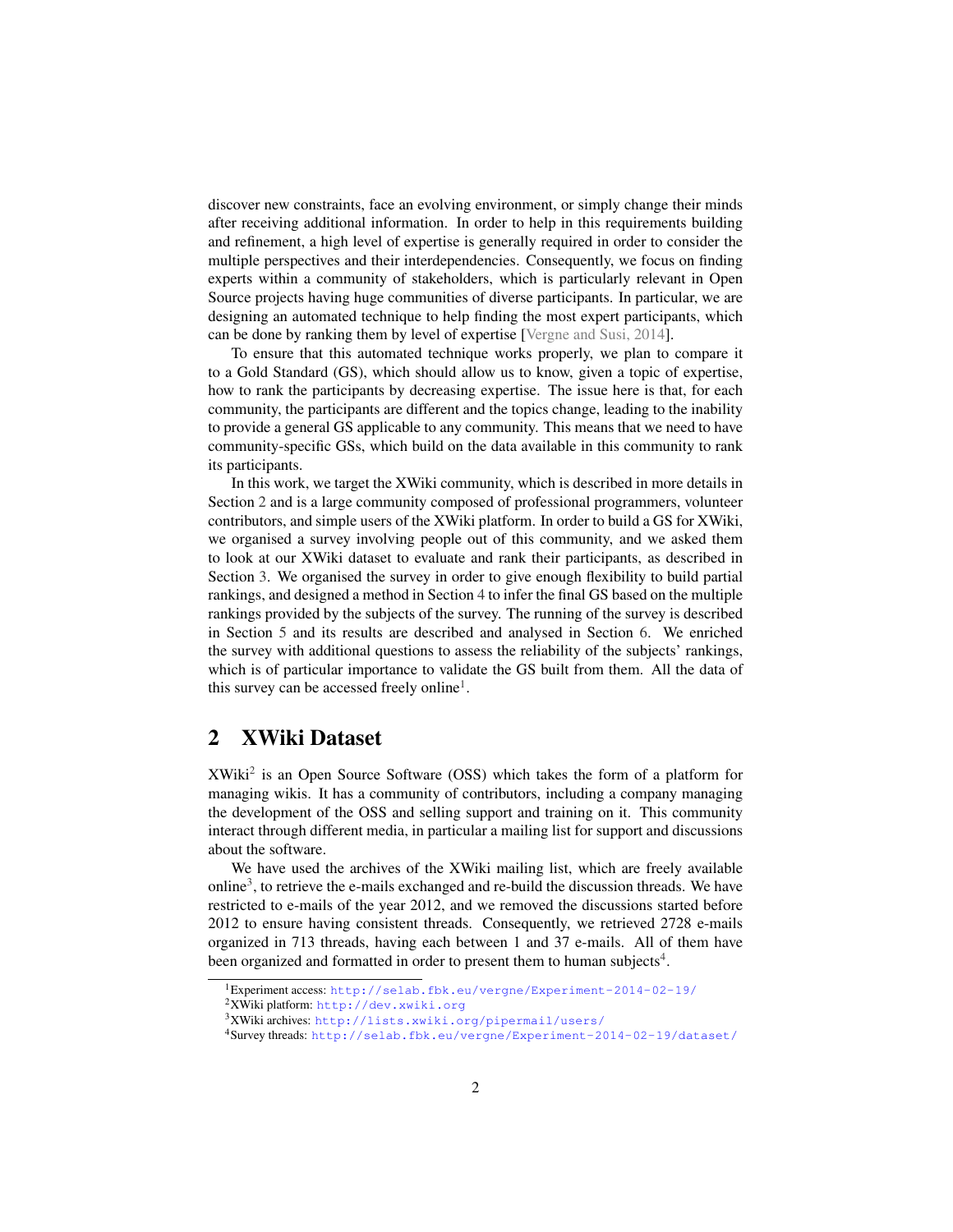To build our GS, we needed to identify the topics on which people should be ranked, what we did by searching for topics having a reasonable amount of information. By reasonable, we mean:

*E-mail min* having enough e-mails about the topic to ensure that the subjects have a high chance to obtain relevant information to evaluate the expertise of each participant,

*E-mail max* having small enough data to ensure that an average human can deal with it,

*Thread average* avoiding short discussions (i.e. 1-2 messages) which tend to remain superficial on the topic.

> The exact limits cannot be decided a priori because (i) it should be balanced with the number of topics our subjects will have to work on, otherwise they could be overwhelmed by the amount of information to consider, and (ii) we did not know in advance how many topics could satisfy these requirements. To satisfy them, we extracted the terms used in the e-mails to identify the available topics, and for each of them we counted how many threads are about them and how many e-mails they represent. We did so automatically to have an approximative idea and finalized the selection manually, which lead us to select two topics (the lists of numbers provide the thread IDs in the dataset):

*Debian* 34 e-mails in 6 threads: 71, 251, 546, 560, 562, 667

*Hibernate* 37 e-mails in 8 threads: 147, 153, 154, 172, 185, 444, 576, 687

Because we wanted all our subjects to deal with both topics in an hour, we evaluated that 30 to 40 e-mails per topic was a reasonable amount, and an average of 5 e-mails per thread was enough to have informative discussions.

# <span id="page-2-0"></span>3 Survey Procedure and Material

Following the terminology of [\[Wohlin et al., 2012\]](#page-20-1), the procedure described here is something between a survey and a quasi-experiment. This is a survey in the sense that we aim at obtaining opinions from a population of subjects rather than checking some pre-defined hypothesis, but an experiment aspect is provided by the control variables we use to help analysing and validating the results (the GSs built). The classification as a quasi-experiment rather than an experiment is due to the selection of the topics, which is not random. Additionally, the fact that we do not use random subjects but volunteers from a specific community (mainly PhD students in RE) means that we make a *convenience sampling*, which significantly reduces the randomness too.

The survey was organized in several phases:

- 1. Present the survey to the subjects
- 2. fill the pre-questionnaire
- 3. Execute the main task on one of the two topics and fill a questionnaire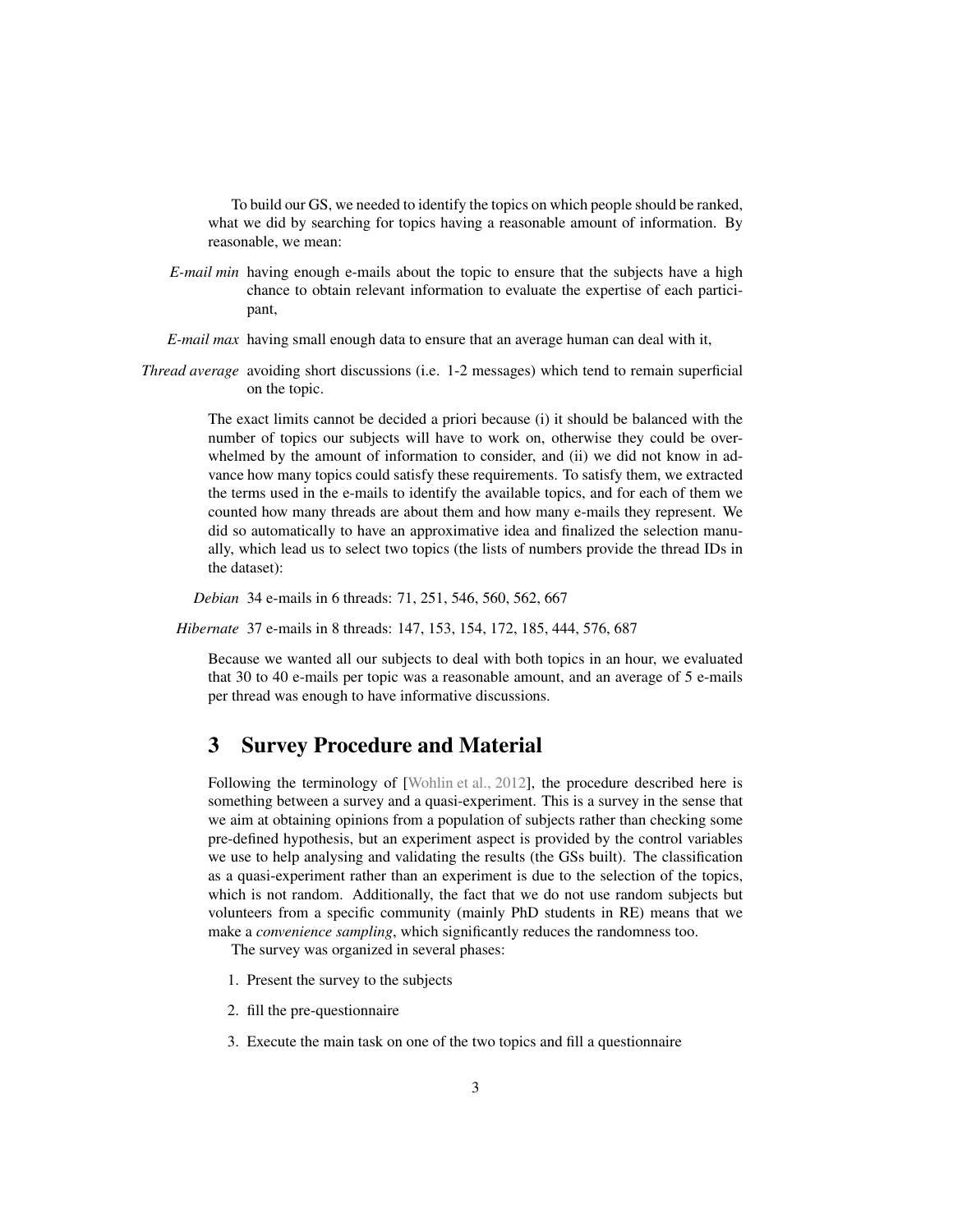- 4. Execute the main task on the other topic and fill another questionnaire
- 5. fill the post-questionnaire

The presentation provides a common perspective to all the subjects to work on their tasks and describe the survey process. The pre-questionnaire focuses on the subject's profile and the post-questionnaire on the feedback about the tasks executed and the survey in general. More details are given in the following subsections.

## 3.1 Presentation: Common Subject Perspective

In order to minimize the interpretation misalignments of the subjects, we gave them a common perspective by introducing a synthetic context<sup>[5](#page-3-0)</sup>. This context was designed based on the expected profile of the subjects, mainly PhD students in RE. Consequently, the context presented was to take the role of a requirement analyst in a small company in Information Technologies, aiming for refining a set of existing requirements. For their imaginary job, they were asked to find people to help them obtain the relevant information about some topics related to the requirements to refine. This is with this goal in mind that we asked them to rank XWiki participants by level of expertise, based on the intervention of these participants.

#### 3.2 Pre-Questionnaire: Subject Profiles

The pre-questionnaire<sup>[6](#page-3-1)</sup> focuses on the profile of the human subject. In particular, we asked their current position (e.g. undergraduate, PhD, professional) and how familiar they are with OSS in general and XWiki in particular. Additionally, because we ask them to rank people by expertise, we also asked the subjects how familiar they are with the expert finding task. We also asked how familiar they are with requirement analysis because it is the perspective they were asked to take (i.e. searching for experts to help them refining requirements). We did not informed the subjects about the topics (i.e. Debian and Hibernate) before to give them the corresponding questionnaire, which is described below.

## 3.3 Main Questionnaire: Expert Rankings

The main task aims at searching for experts on a given topic, Debian or Hibernate, by looking at the e-mails of the XWiki participants. Subjects are given one of the two topics<sup>[7,](#page-3-2)[8](#page-3-3)</sup> and are asked to search for relevant discussion threads on this topic and rank their participants by decreasing expertise. Consequently, we asked the subjects to list the discussions they looked at and to rank their participants. We also asked them about

<span id="page-3-0"></span><sup>5</sup>Survey presentation:

<span id="page-3-1"></span><http://selab.fbk.eu/vergne/Experiment-2014-02-19/presentation.pdf> <sup>6</sup>Pre-questionnaire:

<span id="page-3-2"></span><http://selab.fbk.eu/vergne/Experiment-2014-02-19/pre-questionnaire.pdf> <sup>7</sup>Debian questionnaire:

<span id="page-3-3"></span><http://selab.fbk.eu/vergne/Experiment-2014-02-19/questionnaire-debian.pdf> <sup>8</sup>Hibernate questionnaire:

<http://selab.fbk.eu/vergne/Experiment-2014-02-19/questionnaire-hibernate.pdf>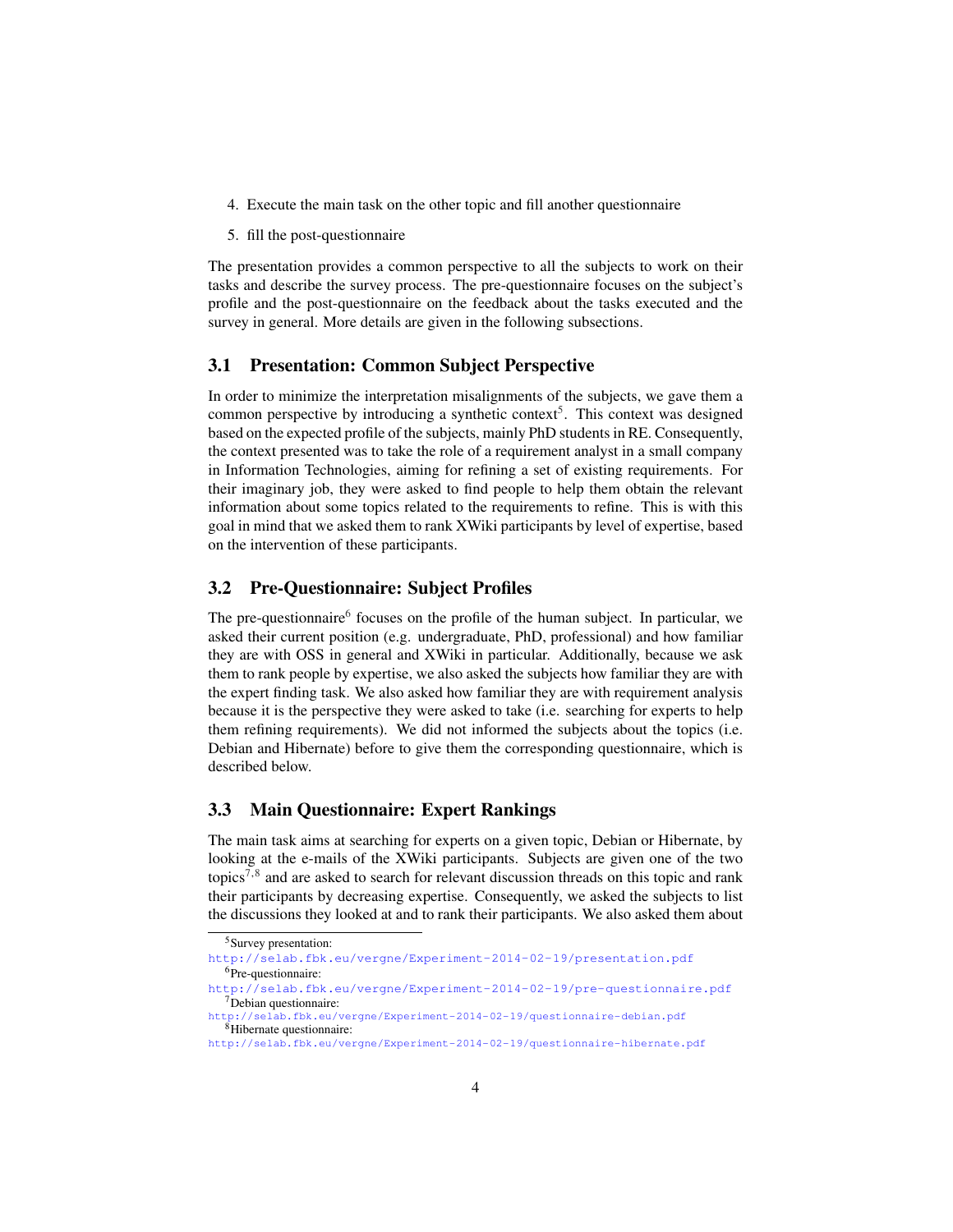<span id="page-4-0"></span>

Figure 1: Example of use of the ranking space: the right side of the scale is used to place and revise the position of each participant, while the left side summarizes the final ranking.

factors which could hurt the reliability of the subject's ranking: the expertise of the subject himself on the topic, the confidence he has in his ranking, and how difficult it was to build it. Each subject has executed this task on both topics, half starting with Debian, the other half with Hibernate, so we can have enough data for each topic. Swapping the starting topic between subjects can help to identify a learning effect, for instance by seeing if participants highly ranked on the first topic tend to be ranked higher in the second.

In order to produce the rankings, a lot of flexibility was provided: a large blank area was available, with an arrow to show that the most experts should be placed at the top and the least experts at the bottom of this area. This way, the subjects can place several people at the same level, allowing us to know when the subject has not enough information to tell which one is better, or to draw more complex structures if needed, as shown in Figure [1.](#page-4-0) During the presentation of the survey, the subjects have been explicitly requested to exploit the area in such a way if required.

#### 3.4 Post-Questionnaire: Feedback

To ensure that the survey runs properly, it is important to know if something went wrong or if the subjects had any difficulty to execute the requested tasks. Many issues can be managed on the fly by the survey manager, like answering questions about the survey or helping to access the online resources, but some issues might remain unno-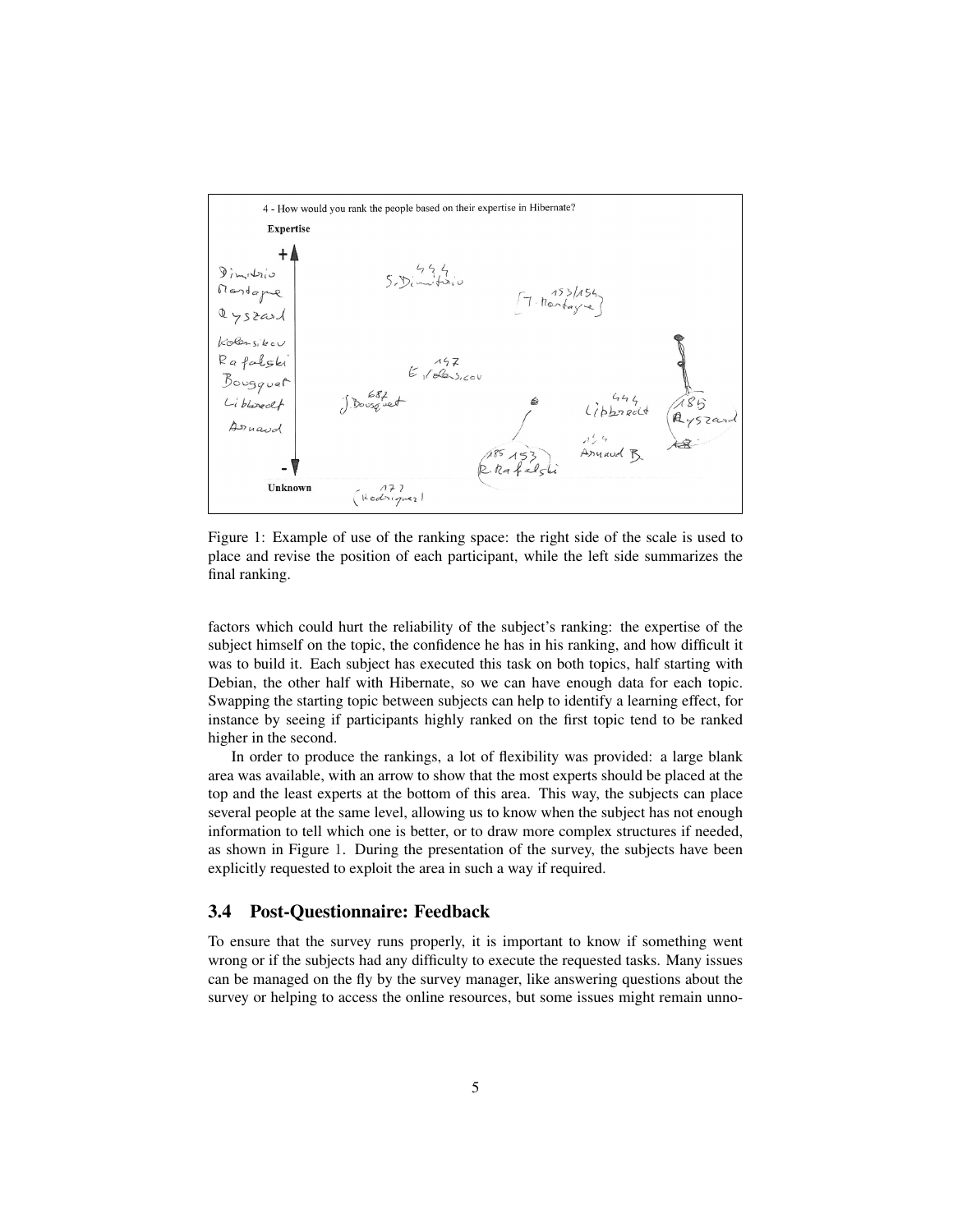ticed and need to be requested explicitly to the subjects. The post-questionnaire<sup>[9](#page-5-1)</sup> allows to trace such issues, making us able to consider them when evaluating the results of the survey. We asked in particular about the perceived ability of the subject to achieve the requested tasks in the available time, the clarity of the requests, and the ability to use the provided resources properly. A free comment area was also available for any feedback that the subject would like to share which was not part of the questionnaires.

We also used the post-questionnaire as an opportunity to obtain additional feedback to know how the subjects built their rankings. In particular, we asked which messages were helpful or not, and to describe the methods used to rank the participants. While the subjects rankings allow us to build a GS for evaluating our automated approach, the answers of these additional questions can be of interest for fixing or improving it.

# <span id="page-5-0"></span>4 Gold Standard Building

## 4.1 Retrieval of Ordered Pairs

In this survey, several subjects provide rankings for each topic, leading to a set of rankings  $R = \{r_1, ..., r_n\}$  for each topic which need to be translated into a single ranking  $\hat{r}$  acting as a GS. This single ranking is built by considering, for each pair of participants  $(a, b)$ , the most probable order  $(a > b \text{ or } a < b)$  depending on the different rankings in R. In such a way, we build a *centroid* for R, meaning a ranking which is "in the center" of R. To compute the ordered pair of a given pair  $(a, b)$ , a 2D vector representation is used with Euclidian coordinates  $(x, y)$ , such that  $x, y \in [0, 1]$ . In particular, as illustrated in Figure [2,](#page-6-0) we associate a specific vector to each case of ordered pair:

- $a > b \Rightarrow (1, 0)$
- $a < b \Rightarrow (0, 1)$
- no order  $\Rightarrow$   $(0, 0)$

The last case occurs when  $a$  or  $b$  (or both) are not present in the ranking, so no order can be considered. To identify the centroid ordered pair for  $(a, b)$ , we compute a weighted average of these vectors, with the weights corresponding to the number of times they appear in R. More formally, for a set R of  $n$  rankings,  $n_s$  rankings return  $a > b$ ,  $n_i$  return  $a < b$ , and  $n_u$  return no order, with  $n_s + n_i + n_u = n$ . We compute the average vector  $(x, y)$  such that  $x = \frac{n_s}{n}$  and  $y = \frac{n_i}{n}$ , which makes it falls between the three cases, as illustrated in Figure [2,](#page-6-0) and use the closest order ( $>$  or  $<$ ) to obtain the centroid ordered pair. In the case of perfect balance  $(x = y)$ , no order is considered for the centroid.

The interpretation behind this model is that, if a majority of rankings agree on having a given ordered pair, this ordered pair will be the one used for the centroid. We might argue that the "no order" case is not well represented and should share the 2D

<span id="page-5-1"></span><sup>9</sup>Post-questionnaire:

<http://selab.fbk.eu/vergne/Experiment-2014-02-19/post-questionnaire.pdf>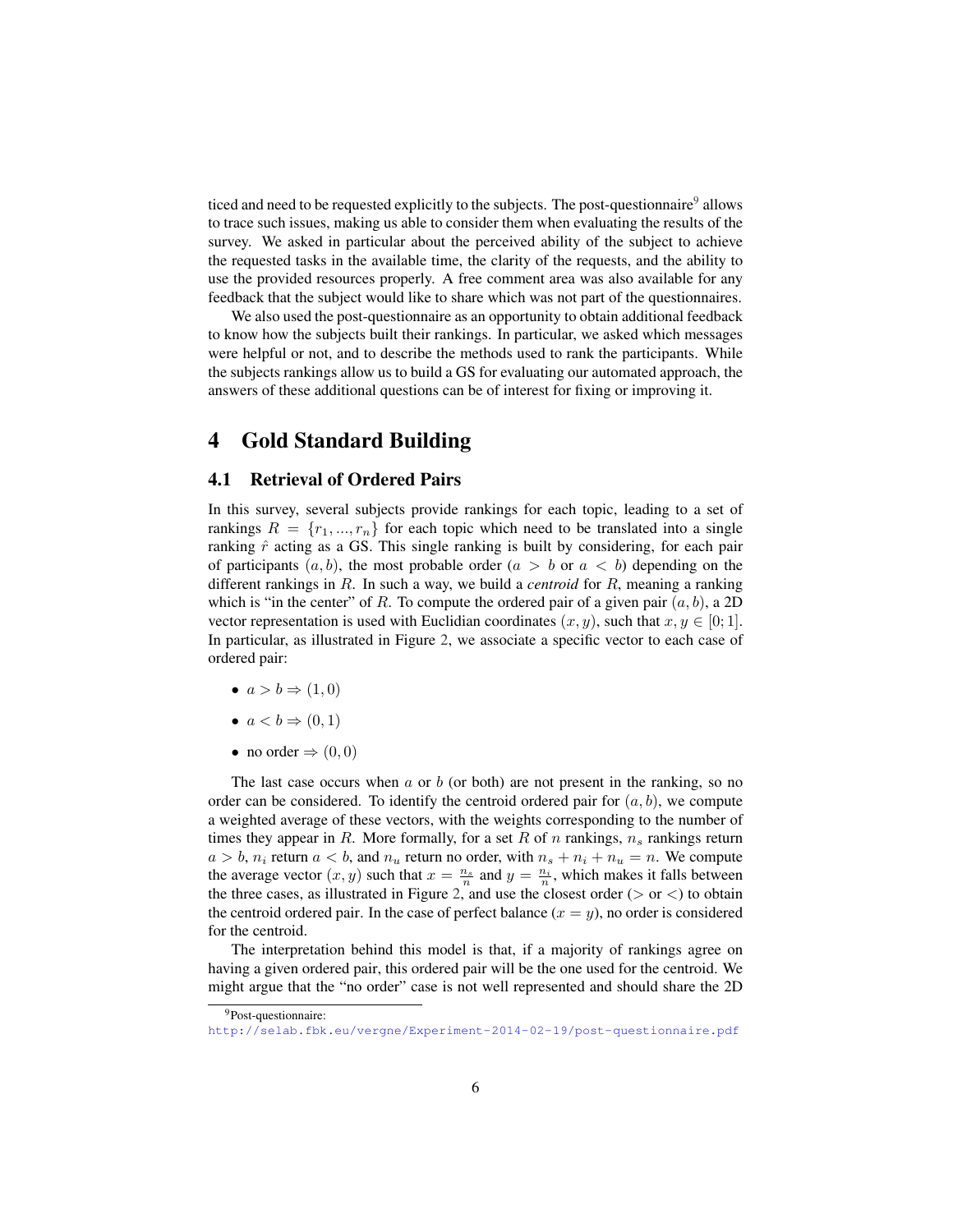<span id="page-6-0"></span>

Figure 2: Distribution of the three cases of ordered pairs in a 2D space. Falling in the area (a) leads to use a  $a > b$  for the centroid, (b) leads to  $a < b$ , and the dashed line leads to no order. An example of vector  $(x, y)$  falls in the area (a), thus being interpreted as  $a > b$ .

area with the two other cases but, as we show in the next section, this leads to a loss of information translated into arbitrary ordered pairs. Consequently, we prefer to reduce the "no order" case to the minimum and favour the two other cases to preserve as much original ordered pairs as possible.

It is worth noting that, because we consider the ordered pairs independently, the transitivity of the rankings is not necessarily preserved in the centroid pairs. Indeed, by having the rankings  $r_1 = a > b > c$ ,  $r_2 = c > a > b$ , and  $r_3 = b > c > a$ , we obtain the centroid pairs  $a > b$ ,  $b > c$ , and  $c > a$ , so a loop. To obtain a proper ranking, we need to restore the transitivity property of these pairs, process that we describe in the next section.

## 4.2 Restoring the Transitivity Property

By retrieving the ordered pairs separately, we do not consider their dependencies, leading to a set of ordered pairs which do not correspond to a proper ranking (i.e. the transitivity property is not satisfied). In order to fix it, we use Algorithm [1](#page-0-0) which can be summarized in 4 steps:

- (1-9) retrieve all the ordered pairs  $a > b$ ,
- (11-15) add the transitive ordered pairs  $(a > b \land b > c \Rightarrow a > c)$ ,

(17-21) remove the loops ( $a > b \land b > a \Rightarrow$  no order for a and b),

(23-32) build a ranking by looking iteratively for dominant participants.

The first phase retrieves the explicit data, the second phase infers the implicit one, the third phase resolves the over-constrained pairs, and the last phase resolves the under-constrained ones (add arbitrary ordered pairs to produce a proper ranking). In particular, during this last phase, if the information inferred so far shows that  $a > b > c$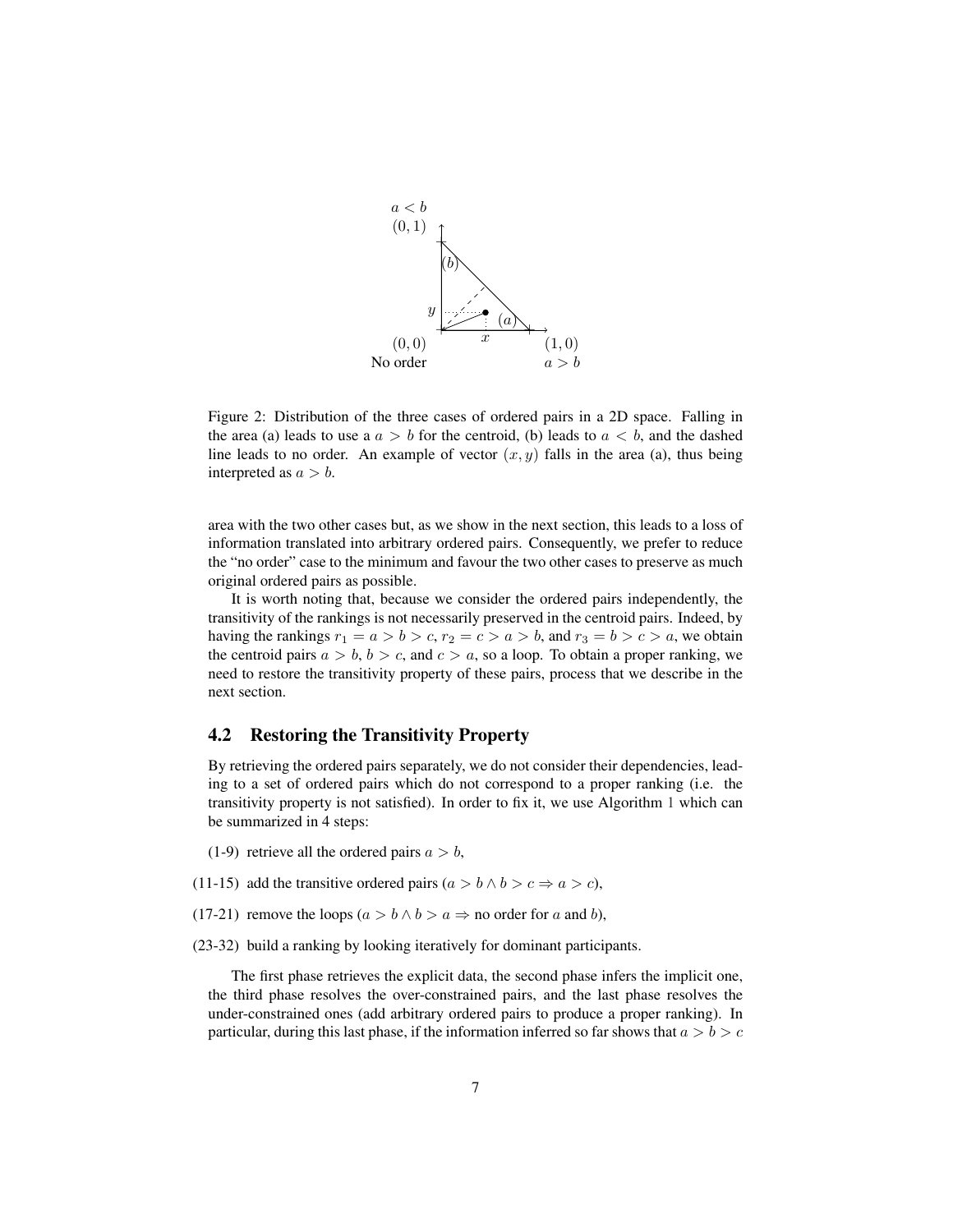Algorithm 1 Procedure used to build a ranking from a set of ordered pairs.

**Input** pairs: ordered pairs for the centroid Output  $\hat{r}$ : ranking built 1:  $SUP \leftarrow \emptyset$ 2:  $E \leftarrow elementsOf(pairs)$ 3: for each  $(a, b) \in E \times E$  do 4: **if**  $a > b \in pairs$  then 5:  $SUP \leftarrow SUP \cup \{(a, b)\}$ 6: **else if**  $a < b \in pairs$  then 7:  $SUP \leftarrow SUP \cup \{(b, a)\}$ 8: end if 9: end for 10: 11: for each  $(a, b, c) \in E \times E \times E$  do 12: **if**  $\{(a, b), (b, c)\}\subset \text{SUP}$  then 13:  $SUP \leftarrow SUP \cup \{(a, c)\}$ 14: end if 15: end for 16: 17: for each  $(a, b) \in E \times E$  do 18: **if**  $\{(a, b), (b, a)\}\subset \text{SUP}$  then 19:  $SUP \leftarrow SUP \setminus \{(a, b), (b, a)\}$ 20: end if 21: end for 22: 23:  $\hat{r} \leftarrow \emptyset$ 24:  $rank \leftarrow 0$ 25: while  $||SUP|| > 0$  do 26:  $top \leftarrow \{e \in E | \exists x \in E, (e, x) \in SUP \land \nexists y \in E, (y, e) \in SUP\}$ 27: for each  $e \in top$  do 28:  $\hat{r}(e) \leftarrow rank$ 29: end for 30:  $SUP \leftarrow SUP \setminus \{(e, x) \in SUP | e \in top\}$ 31:  $rank \leftarrow rank + 1$ 32: end while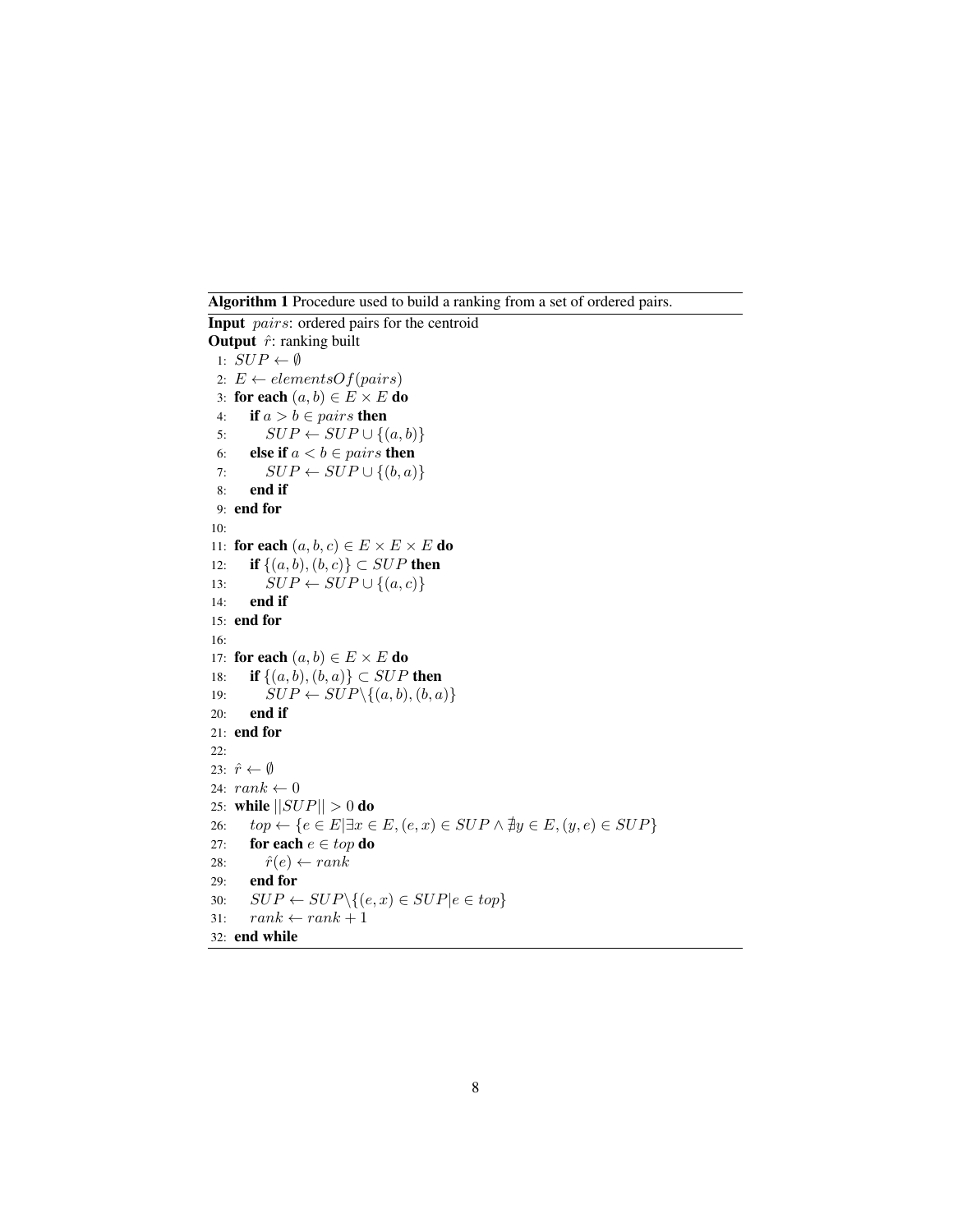and  $d > e > f > g$ , without having any information between the elements of the two subsets, then the final ranking arbitrarily merges them into  $r = [a, d] > [b, e] >$  $[c, f] > g$ . Even if some relations occur, like for  $a > x > b > c$  and  $d > e > x > f$ , the final ranking arbitrarily merges them into  $r = [a, d] > e > x > [b, f] > c$ , while it could have been  $r = d > [a, e] > x > b > [f, c]$  as well as many others. These arbitrary choices having an impact on how the stakeholders are ranked (so who we consider as more expert), it is important to obtain sufficient information to be able to build a proper ranking (at least for the top stakeholders). This is why we reduce, in the previous section, the "no order" case to a single line rather than a 2D area.

# <span id="page-8-0"></span>5 Survey Execution

For running the survey, we have invited by e-mail people from a RE research group to participate as volunteers (no incentive was provided). 10 people have accepted to participate in the survey. The plan of the survey has been followed rigorously, starting from the presentation of the survey to the subjects (no detail have been given in the initial invitation to avoid any preparation). The common perspective has been described and the dataset and questionnaires have been presented, showing how the task can be executed (a different topic have been used for the presentation to not bias the subjects). Once the pre-questionnaires have been filled, all the subjects have received their first main questionnaire at the same time. The task has last 20 minutes and we notified them 5 minutes before the end so they could properly finish their task. Once done, the questionnaires of the first task have been exchanged with new questionnaires for the second task (i.e. for the other topic) and the same process of 20 minutes occurred. Once finished, the questionnaires have been exchanged with the post-questionnaires, and the subjects were free to leave once their post-questionnaire was filled.

No significant issue was noticed during the execution of the survey, but the feedback of the post-questionnaires highlights some issues which may have significant impacts on the reliability of the rankings produced. The most important issue seems to be the lack of time, which made it hard to read twice the e-mails, refine the rankings, or even consider all the relevant discussions. A subject also checked first on Wikipedia (the survey was run with the online dataset, so they had access to Internet) to know better about the two topics before to work on the task, which means that even less time was available for this subject. Another issue was the doubt the subjects could have in using the right criteria to rank properly the participants, or the lack of specificity of the topics, which decreases the confidence that subjects have in their rankings. More superficial issues were mentioned, like using the names of the participants rather than short IDs makes it harder to rank them, or the fact that a subject was bored by the presentation. In short, the main issues seem to be (i) some rankings are based on less information than others, and (ii) subjects may lack in confidence in their rankings. Putting aside these free comments, the whole analysis of the survey provide additional insights which are given in the next section.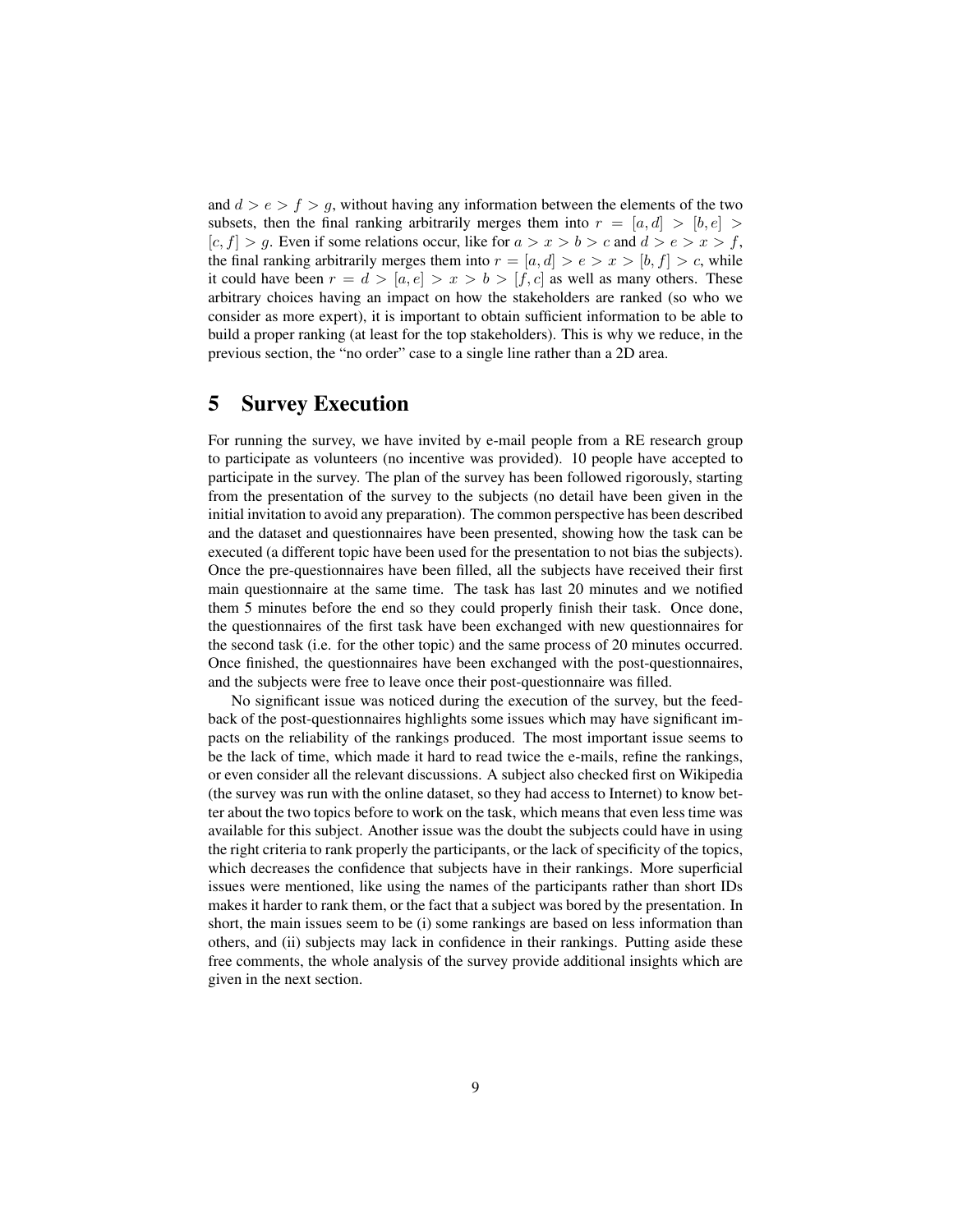# <span id="page-9-0"></span>6 Survey Results

The complete analysis of the questionnaires is done in this section. We first analyse the subjects who participated through their answers to the pre-questionnaire in Section [6.1.](#page-9-1) Then, we introduce a common ground to the two main tasks in Section [6.2](#page-9-2) before to go in a deep analysis of each task in the sections [6.3](#page-10-0) and [6.4,](#page-14-0) where we identify the GSs for each topic and evaluate their reliability. We conclude this section by analysing the feedback given in the post-questionnaires in Section [6.5](#page-17-0) and list the main threats to validity.

## <span id="page-9-1"></span>6.1 Subjects' Profiles

10 people have participated as subjects for the survey: 1 undergraduate and professional, 8 PhD students, and 1 researcher. As expected, all of them are familiar with requirement analysis methods (4 have worked with some, 6 are used to apply them), so none of them should have difficulties to act based on the common context given during the presentation. However, none of them is familiar with the expert finding task (6 never did it, 4 did it without applying any method), which means that not only it could be difficult for them to rank the people, but they could also use wrong ranking criteria. None of them are familiar with the XWiki dataset used (7 did not know about XWiki, 3 only heard about it) which means that the rankings produced should have no bias due to initial knowledge of the subjects on this project. Finally, although they don't know about XWiki, some of them are familiar with Open Source Software (5 have produced OSS code or participated in OSS communities), still half of them are not familiar and so could have additional difficulties to understand the discussions.

#### <span id="page-9-2"></span>6.2 Main Tasks: Common Grounds

By summing both topics (Debian and Hibernate), the rankings have been produced based on 14 discussion threads containing 71 e-mails written by 18 participants. For facilitating the redaction of this report, we assign each participant an ID:

| 1. Adrian Fita              | 10. Matt Hammond       |
|-----------------------------|------------------------|
| 2. Arnaud Bourree           | 11. Paul Libbrecht     |
| 3. Nicolas Cheneau-Grehalle | 12. Philippe Marzouk   |
| 4. Denis Gervalle           | 13. Richard Hierlmeier |
| 5. Eugene Colesnicov        | 14. Richard Rafalski   |
| 6. Guillaume Fenollar       | 15. Sergiu Dumitriu    |
| 7. Jeremie Bousquet         | 16. Thomas Mortagne    |
| 8. Marius Dumitru Florea    | 17. Ricardo Rodriguez  |

- 9. Markus Kalkbrenner
- 18. Ryszard Lach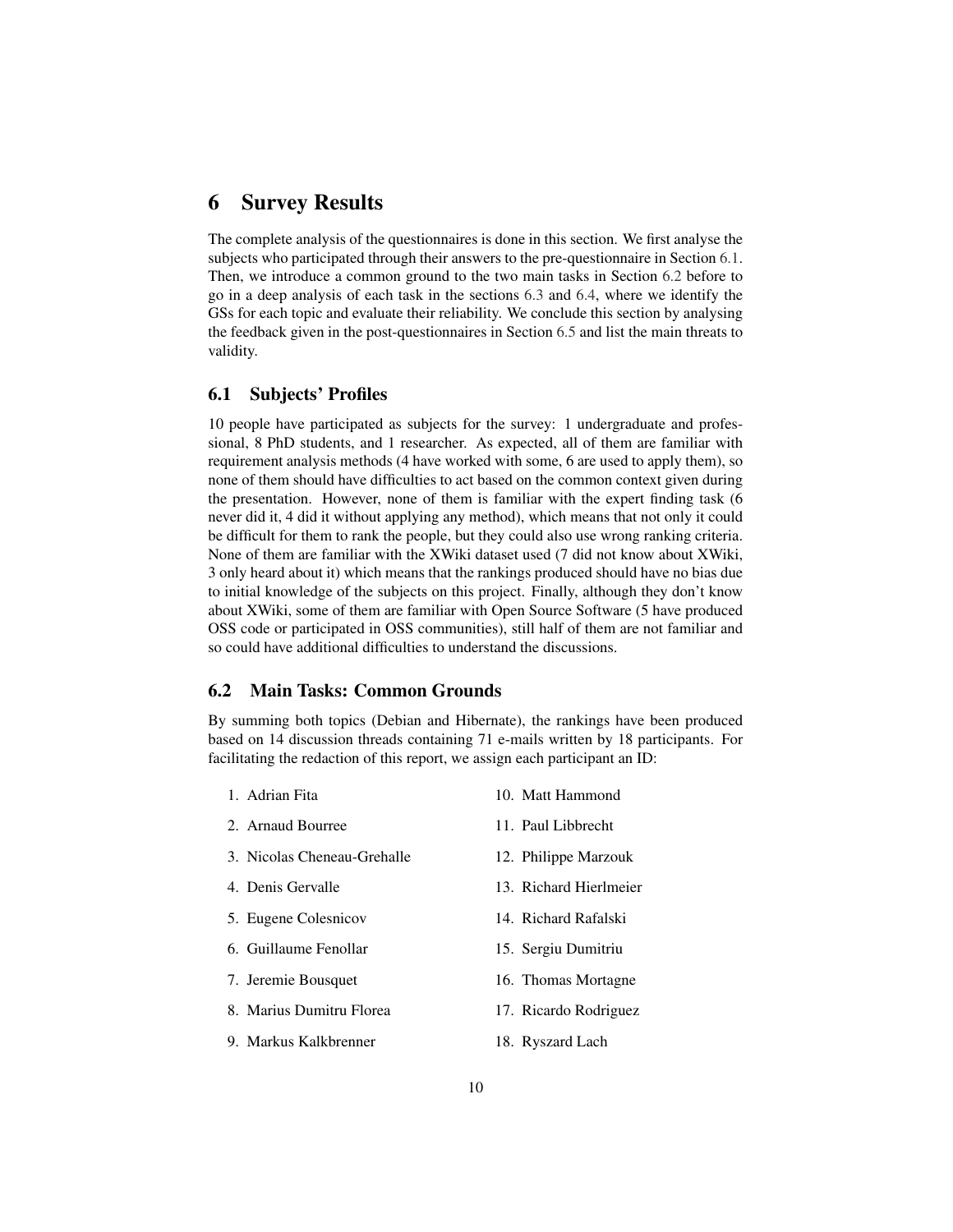#### <span id="page-10-0"></span>6.3 Debian Rankings

For the topic Debian, 6 discussion threads were concerned (71, 251, 546, 560, 562, 667), with a total of 34 e-mails written by 13 participants (1, 2, 4, 5, 6, 8, 9, 10, 12, 13, 14, 15, 16). Among the 10 subjects, 4 have considered all the threads, 2 have missed 1 thread (4-5 e-mails), and 4 have missed 2 threads (9-10 e-mails). Over the 6 who missed threads, 4 were the first task, which might support a *warm up effect*: the people who deal with the topic in second might have "warmed up" while treating the other topic first, leading to a better performance with the second topic.

The rankings produced by subjects working on Debian for their first task are the following:

Subject 4  $[8] > [6, 13] > [16] > [14] > [10]$ 

Subject 5  $[8] > [15] > [6] > [4] > [16] > [2] > [9] > [13, 14] > [10] > [12] > [5]$ 

Subject 7  $[8, 13] > [6] > [16] > [1, 2] > [14] > [9]$ 

Subject 9  $[8] > [4, 6] > [16, 13, 15] > [1] > [14] > [10] > [12]$ 

Subject 11  $[1, 16, 4] > [6] > [9, 13] > [10, 15] > [14]$ 

and these ones for the second task:

Subject 1 [16] > [4, 8, 13] > [6, 15] > [2, 12] > [1] > [5, 9, 10, 14]

Subject 3  $[1, 14] > [4, 8, 9, 10, 13] > [16, 2, 6] > [5, 12, 15]$ 

Subject 6 [16] > [4, 6, 8, 13, 14, 15] > [1, 2, 9, 10, 12] > [5]

Subject 8  $[16] > [4, 8] > [2, 12, 13, 15] > [6, 9, 14] > [1, 5, 10]$ 

Subject 10  $[16] > [6, 13, 14] > [4] > [1, 8, 10, 12, 15]$ 

An obvious difference appears between the two cases here. With the first task, subjects mainly consider that the best expert for Debian is 8, and the fact that the only ranking not putting it first does not even consider it allows to say that it is a broad agreement. At the opposite, when Debian is the second task, almost all the rankings agree that 16 should be considered as the top expert, although for the first task it was prone to be ranked in the middle.

We could consider several explanations for this significant change of the rank of 16. The first explanation is that people having worked on Hibernate first (detailed in the Hibernate section) could have been influenced by the information learned about Hibernate. Indeed, for both first and second task, Hibernate rankings put at unanimity 16 as top expert, leading to think that some strong evidences makes everyone agreeing on this perception. Such a strong evidence might have influenced the subjects to put 16 as top expert also for Debian, especially if we interpret its middle location in the first task as poor evidence of high nor low expertise. Another explanation is that, rather than a matter of influence, 16 could have provided additional information on his broad experience, including Debian, in discussions about Hibernate. This explanation might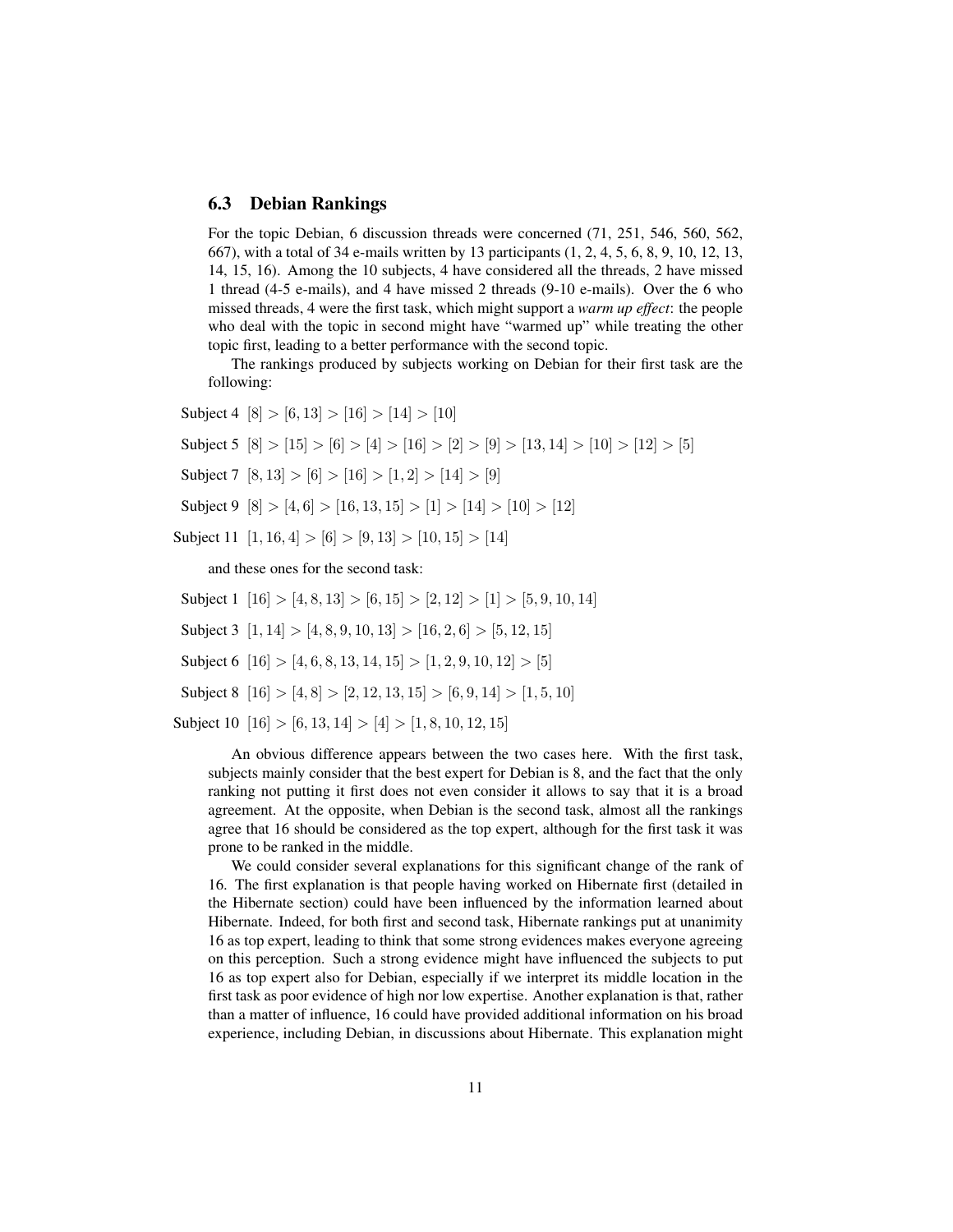be supported by the fact that the only ranking putting 16 on top for the first Debian task is made by the only professional subjects, so we might wonder whether the professional experience was helpful to analyse the discussions more efficiently, while others might have needed additional information to assess the expertise of 16. The fact that some subjects mentioned not having enough time to revise their judgements could also be related to this case. Unfortunately, the small data we have does not allow us to favour one explanation over the other.

For building the GS, we use the procedure described in Section [4](#page-5-0) based on the rankings provided by the subjects. In our case, we can build 3 GSs for Debian:

First task  $[8] > [4, 6] > [13, 15, 16] > [1, 2] > [9] > [14] > [10] > [12] > [5]$ Second task  $[16] > [4, 13] > [8, 14] > [6] > [15] > [2] > [12] > [1] > [9] > [10] > [5]$ Both tasks  $[8] > [16] > [4] > [13] > [6] > [15] > [2] > [1] > [14] > [9] > [10] > [12] > [5]$ 

We can see, through the ranks of the participants 8 and 16, how the GS based on the rankings of the first task differs from the GS based on the rankings of the second task. The last GS, based on both, merges these perspectives by having both participants on top.

These GSs are built from a set of rankings with the aim of reducing all these rankings to a single one, meaning that the GS should represent at best these rankings. In order to assess this representativeness, we can measure the amount of agreement between the rankings of the set and the GS built from them. More formally, we can decompose a ranking of the set and the corresponding GS into sets of ordered pairs and count how many pairs are in the same order  $(a > b$  for both or  $a < b$  for both), in the opposite order ( $a > b$  for one and  $a < b$  for the other), or in an unspecified state (at most one of them gives an order).

If we compare the rankings of the first task with their GS (Table [1\)](#page-12-0), we can see that the disagreement is always close to 0%, showing that everyone is well represented. We can see that the amount of unspecified is generally high, but this is due to the incompleteness of the rankings (e.g. the subject 4 ranks only 6 participants over 13) and their partial ordering (e.g. the subject 11 ranks 9 participants in only 5 ranks). It is worth noting that no subject ranking is complete: with 13 participants in total, the subject rankings have between 6 and 12 participants, with an average of 9 participants per ranking.

For the second task, only the subject 10 is incomplete (10 participants), but the partial ordering is still relevant: although 13 participants are ranked, they are distributed in 4 to 6 ranks only. The completeness of the rankings explains why the unspecified value is significantly lower than for the first task, while the partial ordering explains why it remains still far from 0%. Regarding the disagreement, we also have low values excepted for 1 ranking, which is the only ranking not having 16 at the top.

If we do not make the difference between the first and second task, and compare all the rankings to the global GS, we do not see significant changes. The different values vary generally with a small amount (around 3 units), so the observations made by separating the tasks remain the same in the global case.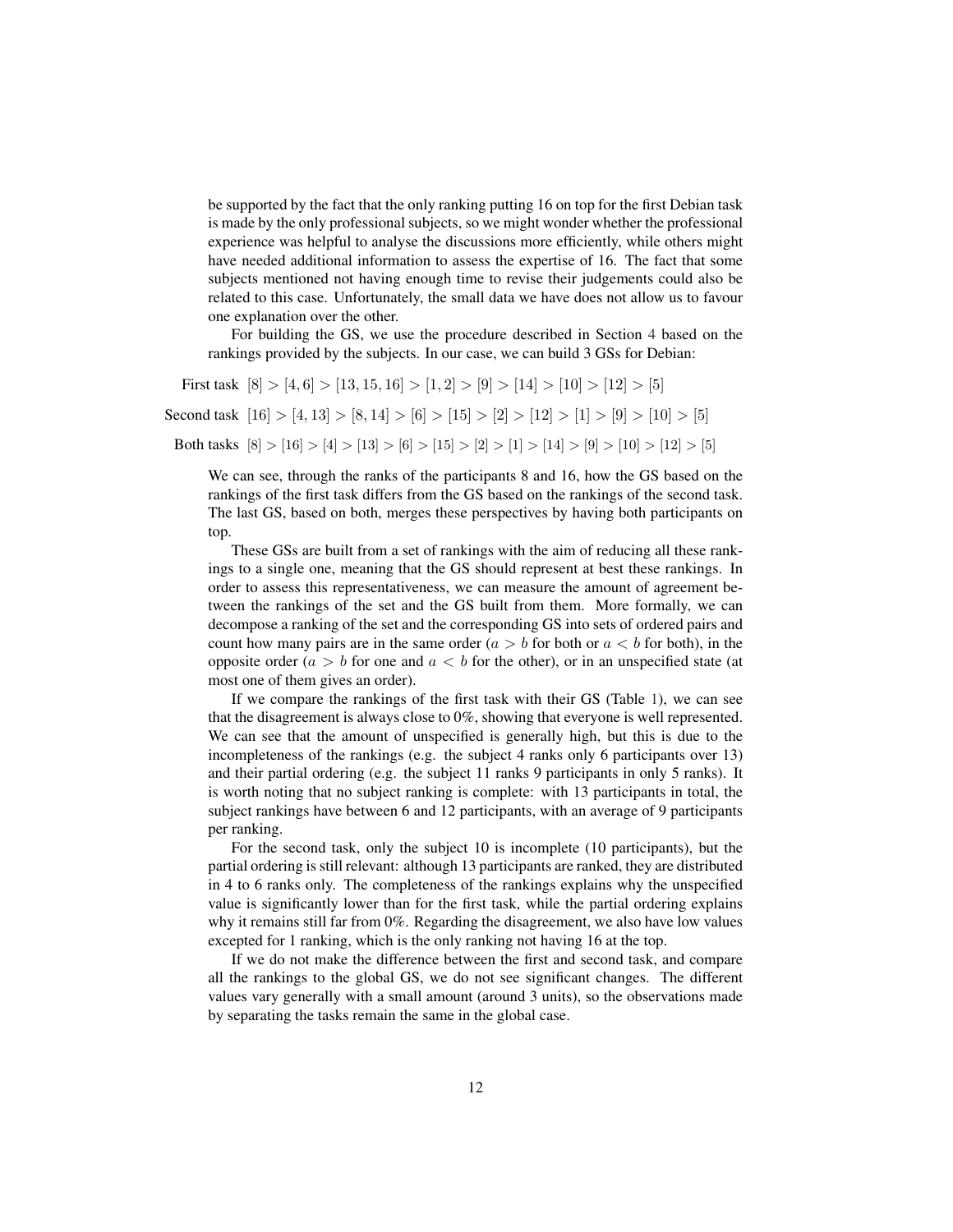<span id="page-12-0"></span>

| Subject                       | Agreement | Disagreement                   | Unspecified |  |  |  |  |
|-------------------------------|-----------|--------------------------------|-------------|--|--|--|--|
| Comparison with first task GS |           |                                |             |  |  |  |  |
| 4                             | 13 (17%)  | $0(0\%)$                       | 65 (83%)    |  |  |  |  |
| 5                             | 57 (73%)  | 4(5%)                          | 17 (22%)    |  |  |  |  |
| 7                             | 23 (29%)  | 2(3%)                          | 53 (68%)    |  |  |  |  |
| 9                             | 41 (53%)  | $0(0\%)$                       | 37 (47%)    |  |  |  |  |
| 11                            | 21 (27%)  | 6(8%)                          | 51 (65%)    |  |  |  |  |
|                               |           | Comparison with second task GS |             |  |  |  |  |
| $\mathbf{1}$                  | 61 (78%)  | 5(6%)                          | 12(15%)     |  |  |  |  |
| 3                             | 35 (45%)  | 25 (32%)                       | 18 (23%)    |  |  |  |  |
| 6                             | 53 (68%)  | $0(0\%)$                       | 25 (32%)    |  |  |  |  |
| 8                             | 55 (71%)  | $8(10\%)$                      | 15 (19%)    |  |  |  |  |
| 10                            | 27 (35%)  | 3(4%)                          | 48 (62%)    |  |  |  |  |
|                               |           | Comparison with both tasks GS  |             |  |  |  |  |
| $\mathbf{1}$                  | 62 (79%)  | 5(6%)                          | 11 (14%)    |  |  |  |  |
| 3                             | 36 (46%)  | 25 (32%)                       | 17 (22%)    |  |  |  |  |
| 4                             | 12 (15%)  | 2(3%)                          | 64 (82%)    |  |  |  |  |
| 5                             | 54 (69%)  | 11 (14%)                       | 13 (17%)    |  |  |  |  |
| 6                             | 50 (64%)  | 3(4%)                          | 25 (32%)    |  |  |  |  |
| 7                             | 24 (31%)  | 2(3%)                          | 52 (67%)    |  |  |  |  |
| 8                             | 55 (71%)  | 10 (13%)                       | 13 (17%)    |  |  |  |  |
| 9                             | 38 (49%)  | 3(4%)                          | 37 (47%)    |  |  |  |  |
| 10                            | 22 (28%)  | 10 (13%)                       | 46 (59%)    |  |  |  |  |
| 11                            | 24 (31%)  | 7(9%)                          | 47 (60%)    |  |  |  |  |

Table 1: Amount of agreements between the subjects' rankings and the GSs based on them for the topic Debian.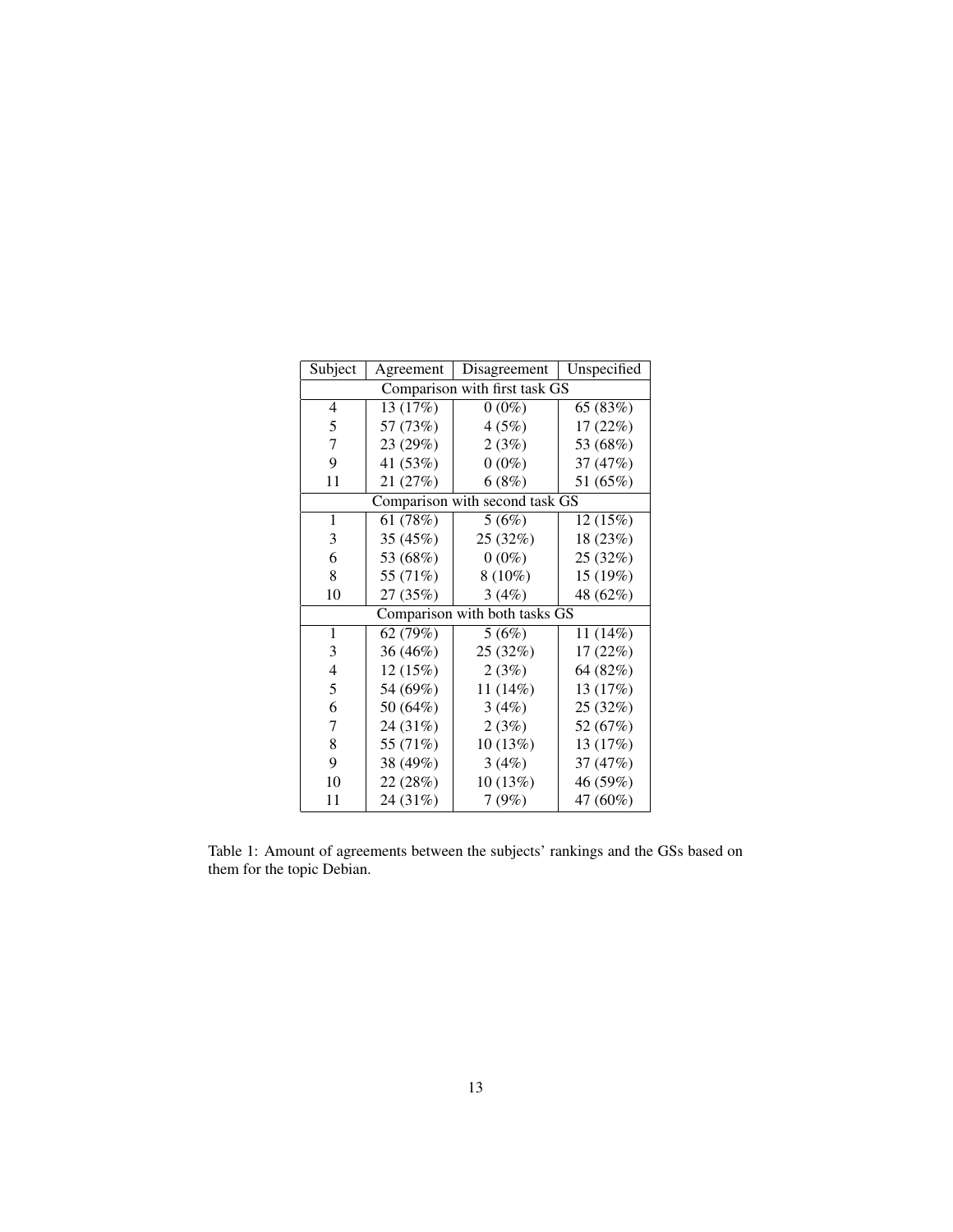<span id="page-13-0"></span>

| <b>GSs</b>       | Agreement | Disagreement | Unspecified |
|------------------|-----------|--------------|-------------|
| Both vs. first   | 69 (88%)  | 4(5%)        | 5(6%)       |
| Both vs. second  | 66 (85%)  | 10(13%)      | 2(3%)       |
| First vs. second | 57 (73%)  | 14 (18%)     | 7(9%)       |

Table 2: Amount of agreements between the Debian GSs.

Additionally, we can compare the GSs between each other (Table [2\)](#page-13-0). The small differences between the task-specific comparison and the global comparison let imagine that the task-specific GSs are quite close to the global one, which is confirmed by their low disagreements (5% and 13%). Naturally, the global GS being a trade-off between the two tasks, by summing their disagreements with the global GS we retrieve the disagreement between both (18%). The biggest difference between the GSs and their rankings is that, because each GS brings as much information as possible from its rankings, they tend to be complete (all participants are ranked) and totally ordered (as many ranks than participants), although it is not guaranteed. This is why the amount of unspecified is close to 0% when comparing GSs.

Finally, our aim being of producing a reliable GS for Debian, we need to evaluate the reliability of our 3 GSs. For this, we can look at the perception of the subjects (Table [3\)](#page-14-1), from who we asked to evaluate their own level of expertise on the topic, their confidence in the ranking they have produced, and how difficult it was to produce it. Basically, someone having a high level of expertise, a high level of confidence, and a low level of difficulty should be particularly well represented by our final GS.

From the first task, the subjects 4 and 5 are the highest experts (4/5), and 4 in particular also has a high confidence (4/5) and a low difficulty (2/5). By looking at the agreement between 4 and the GSs (Table [1\)](#page-12-0), we see that it is indeed perfectly represented by the first GS (0 disagreement) and has the lowest disagreement with the global one. The main issue with 4 is that his ranking ranks only 6 participants over 13, so it does not provide a lot of information.

By considering the second task, only the subject 6 seems to stand out through his expertise, reinforced by a perfect confidence (5/5) and no difficulty (1/5). Once again, Table [1](#page-12-0) shows that this subject is perfectly represented with its task-specific GS (0 disagreement) and is among the best at the global level (only 3 disagreements). However, if he does not suffer from the incompleteness issue of the previous expert, he suffers from the partial ordering: only 4 ranks to order 13 participants, which means that it also lacks a lot of information.

As additional evidences, we might consider other subjects having high confidence (7 for first task, 3 for second), but their lack of expertise (1 or 2) decreases their reliability, and we can see from Table [1](#page-12-0) that 7 is indeed among the closest to the GS but 3 is the farthest, with two or three times more disagreement than the second farthest. Consequently, we cannot rely much on these evidences to strengthen our first perception, so we can only say that all the Debian GSs seem to be globally correct with some reserves on the details. In such a situation, we might say that the global GS, which builds on a trade-off, might be the most reliable GS.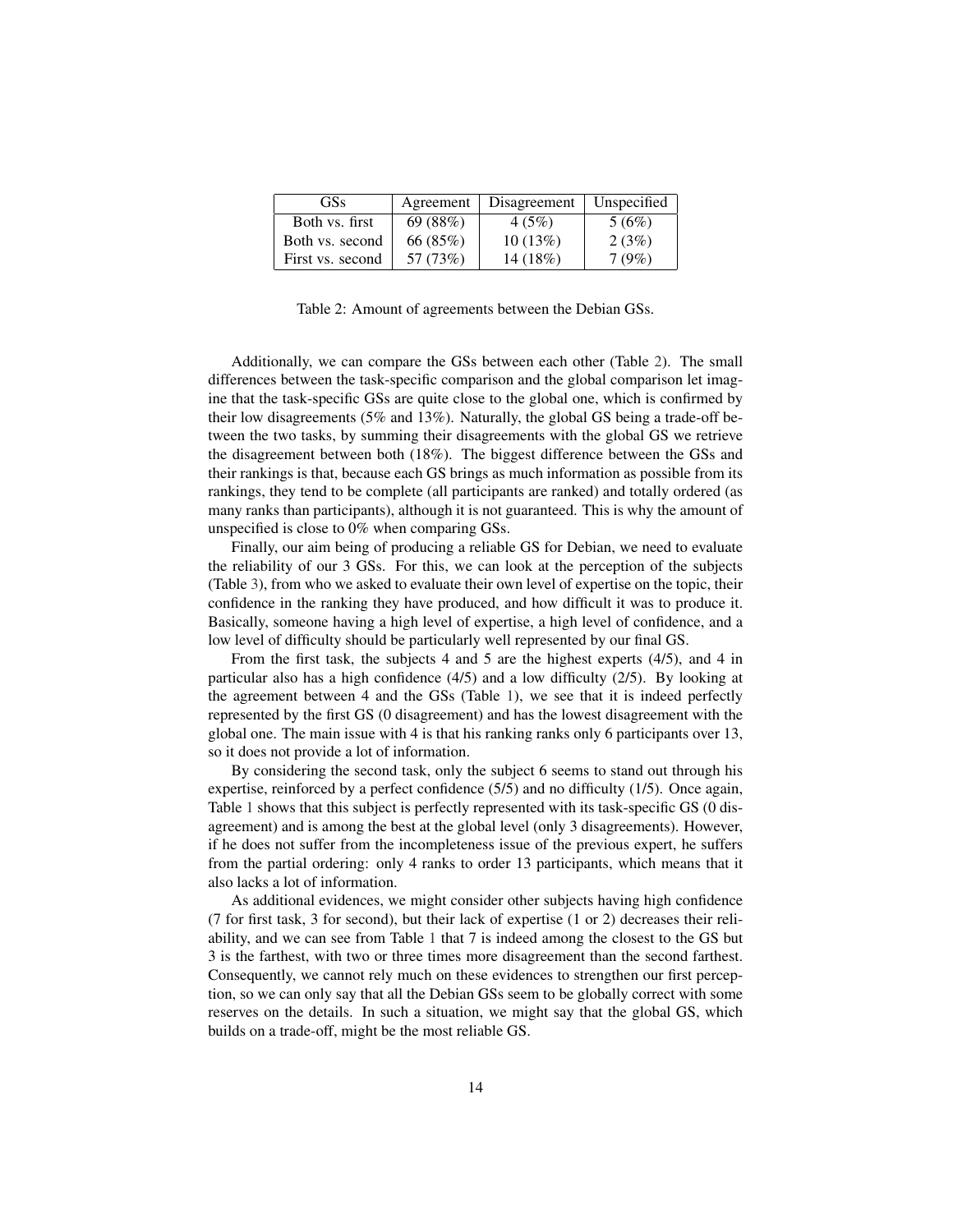<span id="page-14-1"></span>

| Subject | Participants | Ranks     | Expertise      | Confidence | Difficulty     |  |  |  |  |
|---------|--------------|-----------|----------------|------------|----------------|--|--|--|--|
|         | ranked       | used      | $(1-5)$        | $(1-5)$    | $(1-5)$        |  |  |  |  |
|         | First task   |           |                |            |                |  |  |  |  |
| 4       | 6            | 5(83%)    | 4              | 4          | $\mathfrak{D}$ |  |  |  |  |
| 5       | 12           | 11 (92%)  |                | 3          |                |  |  |  |  |
|         | 8            | 6(75%)    |                |            | 3              |  |  |  |  |
| 9       | 10           | 7(70%)    |                | 3          |                |  |  |  |  |
| 11      | 9            | 5(56%)    | $\mathfrak{D}$ | 3          | 3              |  |  |  |  |
|         |              |           | Second task    |            |                |  |  |  |  |
|         | 13           | 6(46%)    | 2              | 3          | 3              |  |  |  |  |
| 3       | 13           | 4(31%)    | $\mathfrak{D}$ |            | $\mathfrak{D}$ |  |  |  |  |
| 6       | 13           | 4(31%)    | 4              | 5          |                |  |  |  |  |
| 8       | 13           | 5(38%)    | $\overline{2}$ | 3          |                |  |  |  |  |
| 10      | 10           | $4(40\%)$ | 2              | 3          | 3              |  |  |  |  |

Table 3: Ranking properties and subjects' perception for Debian.

## <span id="page-14-0"></span>6.4 Hibernate Rankings

For the topic Hibernate, 8 discussion threads were concerned (147, 153, 154, 172, 185, 444, 576, 687), with a total of 37 e-mails written by 10 participants (2, 3, 5, 7, 11, 14, 15, 16, 17, 18). Among the 10 subjects, 7 have considered all the threads, 1 have missed 2 threads (3 e-mails), and 2 have missed 3 threads (4-6 e-mails). Over the 3 who missed threads, 2 were the first task and 1 the second, which seems to support a warm up effect although it is rather small (at least, it does not contradict it). Additionally, among the 3 who missed threads for Hibernate, 2 of them also missed threads for Debian, but the number of missed threads for Debian is doubled (6), so if we might have some subjects who tend to be slower than others, the warm up effect still seems to be a relevant explanation (one of the subjects even confirmed that he re-used his rankings from the first task for the second). It is also interesting to notice that, although Hibernate has more discussions and more e-mails, the subjects have been generally more efficient in this task, even when it was the first task. The fact that less participants were involved could be an explanation, because it reduces the ranking effort, but it could also be that the discussions were easier to understand.

The rankings produced by subjects working on Hibernate for their first task are the following:

Subject 1  $[15, 16] > [5, 7, 11, 18] > [2, 3, 17] > [14]$ Subject 3  $[14, 16] > [7, 18] > [15] > [2, 3, 5, 11, 17]$ Subject 6  $[16] > [14] > [15, 18] > [2, 5, 11] > [3, 7, 17]$ Subject 8  $[16] > [2, 14, 17, 18] > [5]$ Subject 10  $[16] > [2, 5, 11, 14, 17, 18]$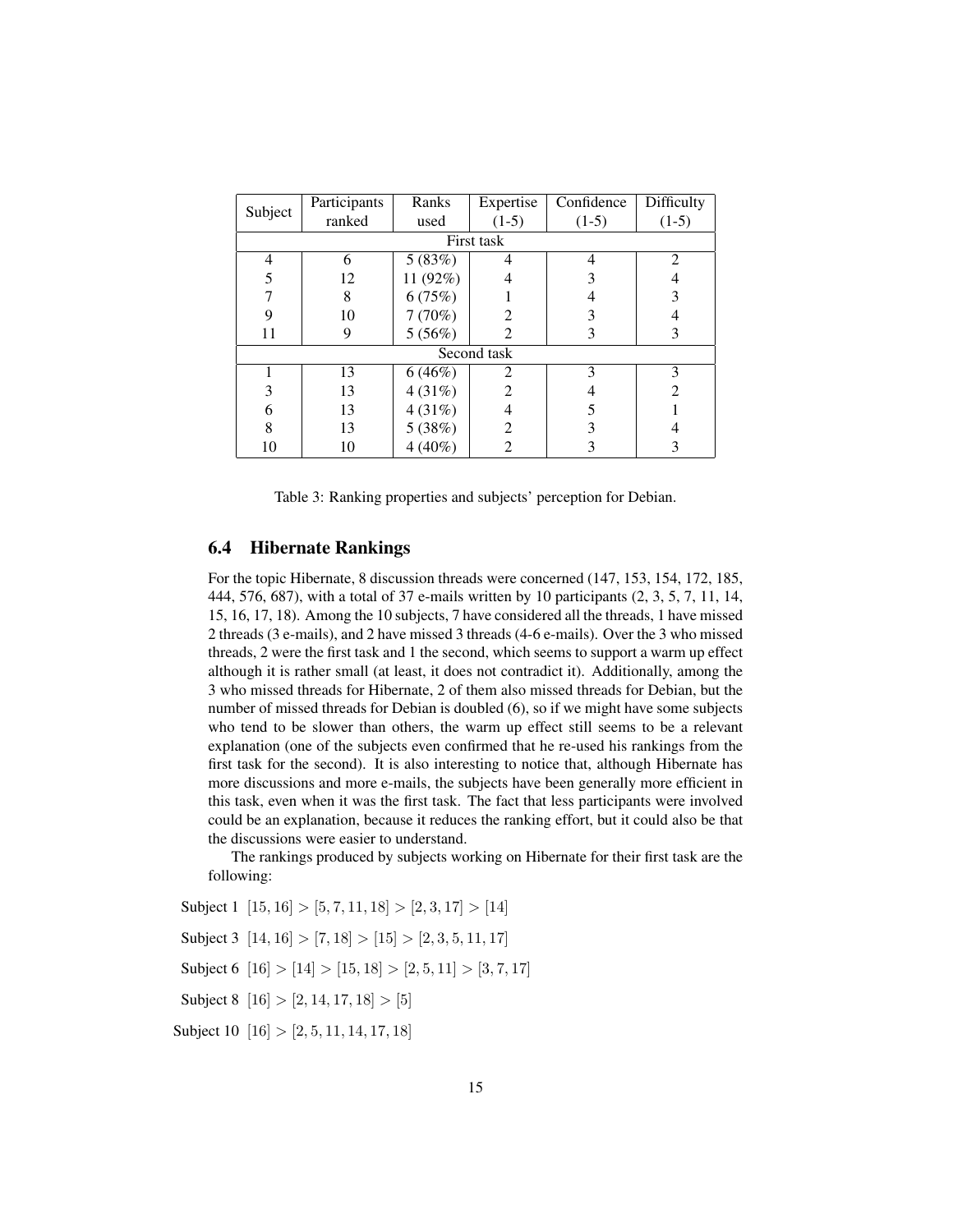and these ones for the second task:

Subject 4 [16] > [14, 15, 18] > [5, 7] > [2] > [3, 11, 17] Subject 5  $[16] > [15] > [14] > [2] > [18] > [7] > [3, 11] > [5, 17]$ Subject 7  $[16] > [11, 14, 15] > [2, 3, 5, 7, 17, 18]$ Subject 9  $|16| > |15| > |14| > |11| > |18| > |17| > |2| > |3, 7| > |5|$ Subject 11  $[16] > [11] > [14] > [5, 18] > [2]$ 

At the opposite of Debian, no clear difference appear in the number of participants nor their order between the rankings of the first task and the rankings of the second task. However, we observe a significant difference on the informativeness of these rankings: for the first task, the 10 participants are ranked on 2 to 5 ranks (3.6 in average), while the second task has between 3 and 9 ranks (6 in average). Like for Debian, this difference can support a warm up effect, making the subjects more efficient on their second task.

For building the GS, we use the procedure described in Section [4](#page-5-0) based on the rankings provided by the subjects. Like for Debian, we can build 3 GSs for Hibernate:

First task  $[16] > [14] > [15, 18] > [5, 7, 11] > [2] > [3, 17]$ 

Second task  $|16| > |15| > |14| > |11| > |18| > |2| > |7| > |3, 17| > |5|$ 

Both tasks  $[16] > [15] > [14] > [18] > [7, 11] > [2, 5] > [3, 17]$ 

Like for the subjects' rankings, there is few differences between the GSs, mainly the lack of information for the first task leading to have less ranks for its GS (6 ranks) compared to the second (9 ranks). The global GS, naturally, makes a trade-off between the two.

If we compare the rankings of the first task to their GS (Table [4\)](#page-16-0), we can see that the disagreement is, as expected, close to 0%, excepted for the subject 1. The high disagreement of this subject comes mainly from the participant 14, which is generally ranked high excepted for subject 1 who ranks her last. We can also see that the subjects 8 and 10 have a high amount of unspecified, which is due in part to their incompleteness (6 or 7 participants over 10) but mainly to their reduced ordering (2 or 3 ranks, which is really poor in information).

If we look at the rankings of the second task, the subjects 7 and 11 also have a high amount of unspecified, 7 because of its partial ordering (only 3 ranks) and 11 mainly because of its incompleteness (6 participants over 10). Still, the disagreement remains low, so the rankings are well represented by their GS. Only the subject 4 reaches a high disagreement (18%) because of the participants 5 and 11 which are swapped compared to the GS.

Although we observe a warm up effect, the main difference between the first and second task is the informativeness of their rankings. Consequently, building a global GS makes more sense than for Debian, for which we saw significant differences in the orders. By comparing all the rankings to this global GS, like for Debian, the values are not significantly impacted (around 2 units of difference in general). This is coherent with the consistency we could observe between the rankings, consistency which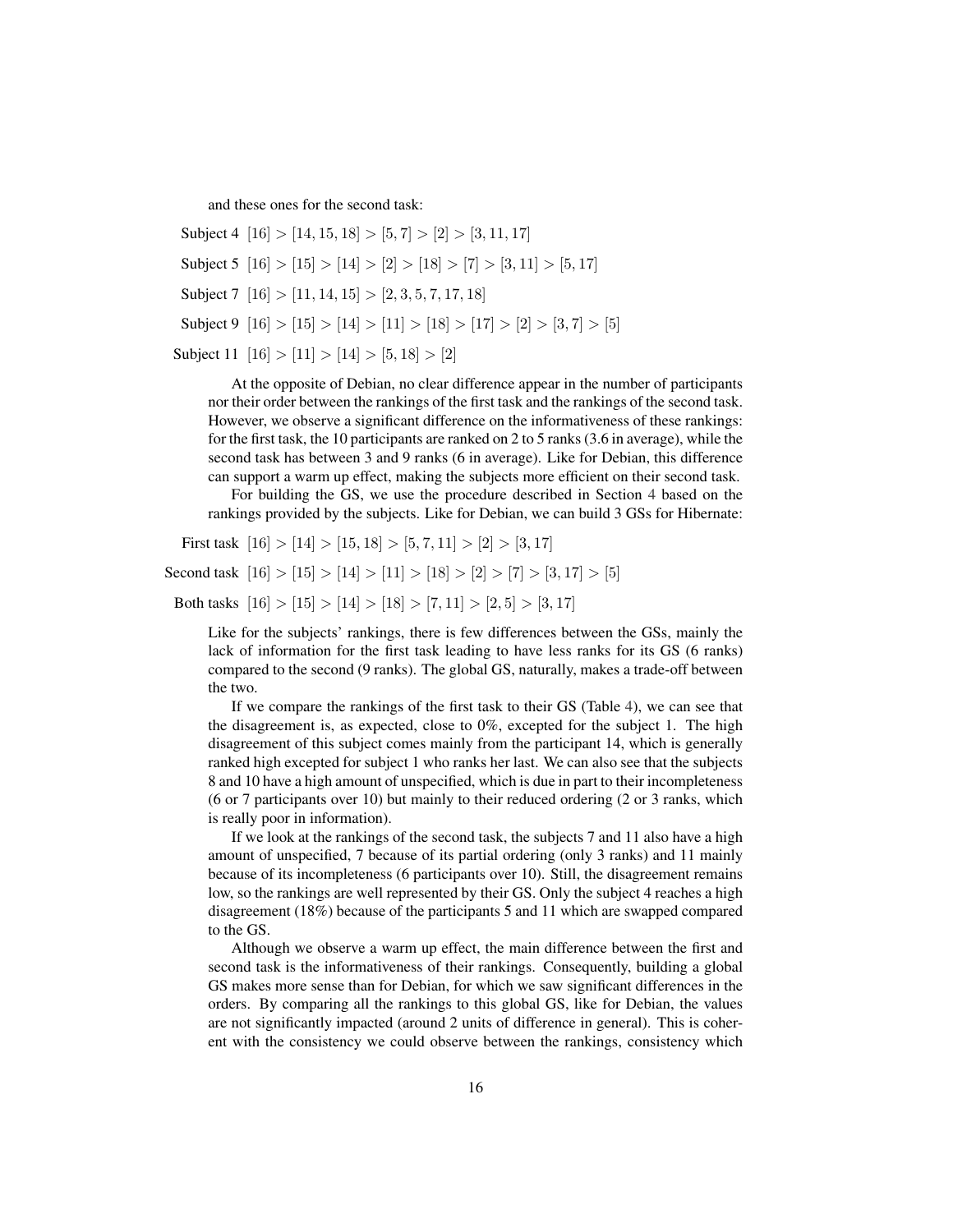<span id="page-16-0"></span>

| Subject                       | Agreement | Disagreement                   | Unspecified |  |  |  |  |
|-------------------------------|-----------|--------------------------------|-------------|--|--|--|--|
| Comparison with first task GS |           |                                |             |  |  |  |  |
| 1                             | 26(58%)   | 8(18%)                         | 11 (24%)    |  |  |  |  |
| 3                             | 29 (64%)  | $1(2\%)$                       | 15 (33%)    |  |  |  |  |
| 6                             | 35 (78%)  | $1(2\%)$                       | 9(20%)      |  |  |  |  |
| 8                             | 7(16%)    | 2(4%)                          | 36 (80%)    |  |  |  |  |
| 10                            | 6(13%)    | $0(0\%)$                       | 39 (87%)    |  |  |  |  |
|                               |           | Comparison with second task GS |             |  |  |  |  |
| 4                             | 30 (67%)  | 8(18%)                         | 7(16%)      |  |  |  |  |
| $\mathfrak s$                 | 38 (84%)  | 4(9%)                          | 3(7%)       |  |  |  |  |
| $\overline{7}$                | 27 (60%)  | $0(0\%)$                       | 18 (40%)    |  |  |  |  |
| 9                             | 41 (91%)  | 2(4%)                          | 2(4%)       |  |  |  |  |
| 11                            | 12 (27%)  | 2(4%)                          | 31 (69%)    |  |  |  |  |
|                               |           | Comparison with both tasks GS  |             |  |  |  |  |
| $\mathbf{1}$                  | 27 (60%)  | 7(16%)                         | 11 (24%)    |  |  |  |  |
| 3                             | 29 (64%)  | 3(7%)                          | 13 (29%)    |  |  |  |  |
| $\overline{4}$                | 34 (76%)  | 2(4%)                          | $9(20\%)$   |  |  |  |  |
| 5                             | 36 (80%)  | 4(9%)                          | 5(11%)      |  |  |  |  |
| 6                             | 34 (76%)  | 3(7%)                          | 8(18%)      |  |  |  |  |
| 7                             | 25 (56%)  | $1(2\%)$                       | 19 (42%)    |  |  |  |  |
| 8                             | 7(16%)    | $1(2\%)$                       | 37 (82%)    |  |  |  |  |
| 9                             | 35 (78%)  | 6(13%)                         | 4(9%)       |  |  |  |  |
| 10                            | 6(13%)    | $0(0\%)$                       | 39 (87%)    |  |  |  |  |
| 11                            | 11 (24%)  | 2(4%)                          | 32 (71%)    |  |  |  |  |

Table 4: Amount of agreements between the subjects' rankings and the GSs based on them for the topic Hibernate.

is reflected in their GSs: if we compare the GSs between each other (Table [5\)](#page-17-1), the disagreement is even closer to 0% than for Debian.

Finally, our aim being of producing a reliable GS for Hibernate, we need to evaluate the reliability of our 3 GSs. For this, like for Debian, we can look at the perception of the subjects (Table [6\)](#page-17-2) and rely on subjects having a high level of expertise, a high level of confidence, and a low level of difficulty.

For the first task, the most confident subject (subject 6) is also the least expert (1/5), so we might see (Table [4\)](#page-16-0) that it is well represented by both its task-specific and global GS (1 disagreement each) but the lack of expertise make it unreliable to call it an evidence. At the opposite, the most expert (subject 1) has a mitigated confidence (3/5) and difficulty (3/5), and seeing that it is the farthest from both its task-specific and global GS makes it even more questionable.

The second task is more interesting, because the highest expert (subject 7) is also the most confident  $(4/5)$  and among the ones having the least difficulty  $(2/5)$ . Like for Debian, we can assess that this subject's ranking is very well represented by both its task-specific GS (0 disagreement) and the global one (1 disagreement). Still, like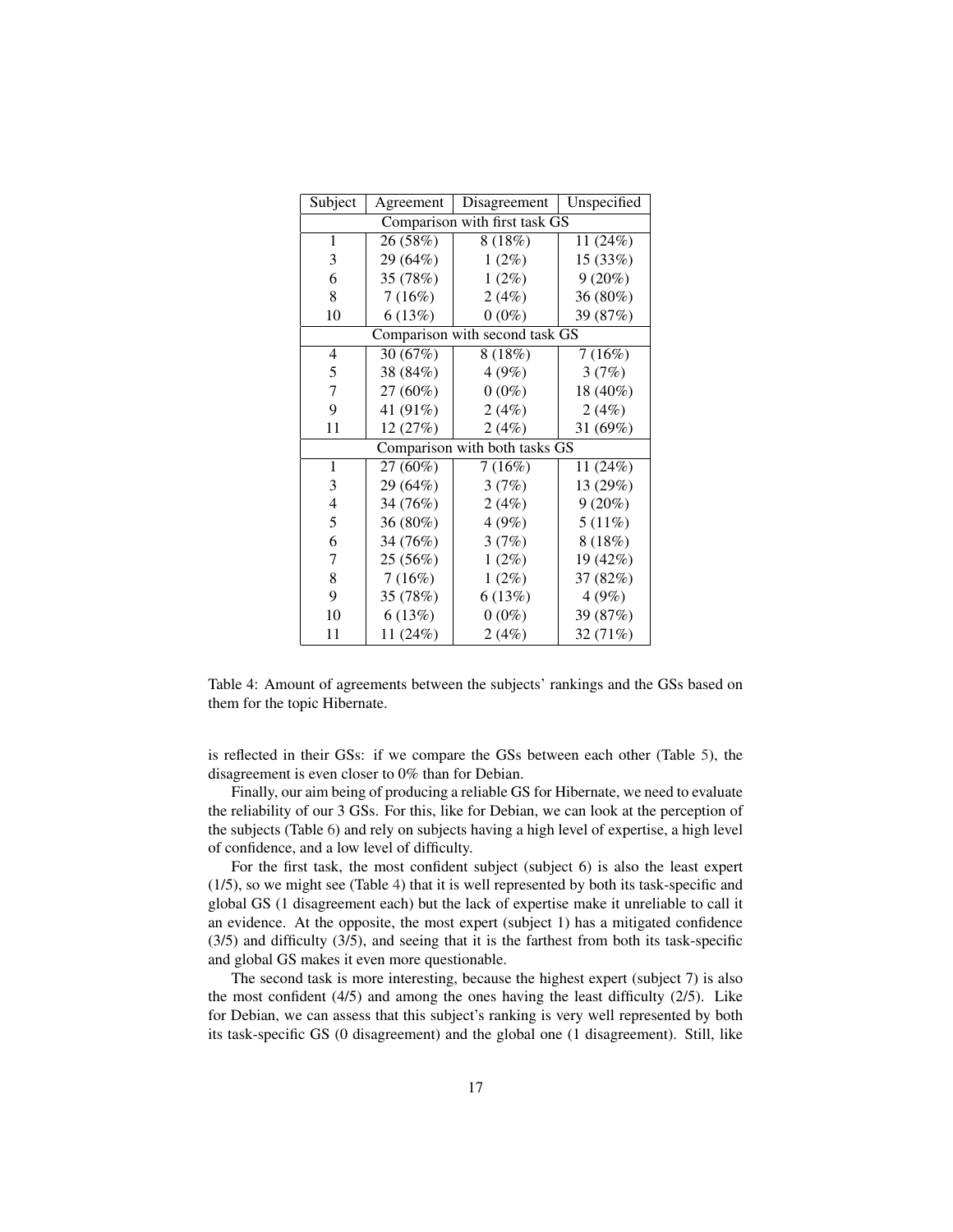<span id="page-17-1"></span>

| <b>GSs</b>     | Agreement | Disagreement | Unspecified |
|----------------|-----------|--------------|-------------|
| Global vs. 1st | 38 (84%)  | $1(2\%)$     | 6(13%)      |
| Global vs. 2nd | 38 (84%)  | 4(9%)        | 3(7%)       |
| 1st vs. 2nd    | 34 (76%)  | 6(13%)       | $5(11\%)$   |

<span id="page-17-2"></span>Subject Participants Ranks Expertise Confidence Difficulty ranked used  $(1-5)$   $(1-5)$   $(1-5)$   $(1-5)$ First task  $1 \t 10 \t 4 (40\%) \t 5 \t 3 \t 3$  $3 \mid 10 \mid 4(40\%) \mid 3 \mid 3 \mid 2$ 6 10  $5(50\%)$  1 4 3 8 6 3 (50%) 1 3 4  $10 \mid 7 \mid 2(29\%) \mid 2 \mid 3 \mid 2$ Second task 4 10 5 (50%) 2 4 2  $5 \quad | \quad 10 \quad | \quad 8 \, (80\%) \quad | \quad 2 \quad | \quad 3 \quad | \quad 2$  $7 \quad | \quad 10 \quad | \quad 3 \, (30\%) \quad | \quad 4 \quad | \quad 4 \quad | \quad 2$ 9  $10 \t9(90\%)$  2 3 4  $11 \t6 \t5 (83\%) \t3 \t3 \t3$ 

Table 5: Amount of agreements between the Hibernate GSs.

Table 6: Ranking properties and subjects' perception for Hibernate.

for Debian, this subject is from far the least informative with only 3 ranks to order 10 participants.

In short, we have less evidences than for Debian to confirm the reliability of our GSs, but the high similarity of all the rankings makes it less problematic. Yet, we still see that the most expert and confident subjects have a tendency to have extremely partial rankings.

## <span id="page-17-0"></span>6.5 Feedback and Discussion

From Table [7,](#page-18-0) we can see that the survey ran more or less smoothly. In particular, the objectives, the main notions and the description of the tasks were clear, and the dataset was easy to use. However, as mentioned earlier, the time was not sufficient for everyone to achieve the requested tasks and, although the dataset itself was easy to use, the relevant discussions were not easy to select nor understand. These observations can provide an explanation to the difficulty values of 3 and more provided in the tables [3](#page-14-1) and [6.](#page-17-2)

Additional questions of the post-questionnaire are also helpful to identify the properties which make a discussion relevant for building rankings. In particular, the subjects highlighted the usefulness of discussions about problem resolutions and question-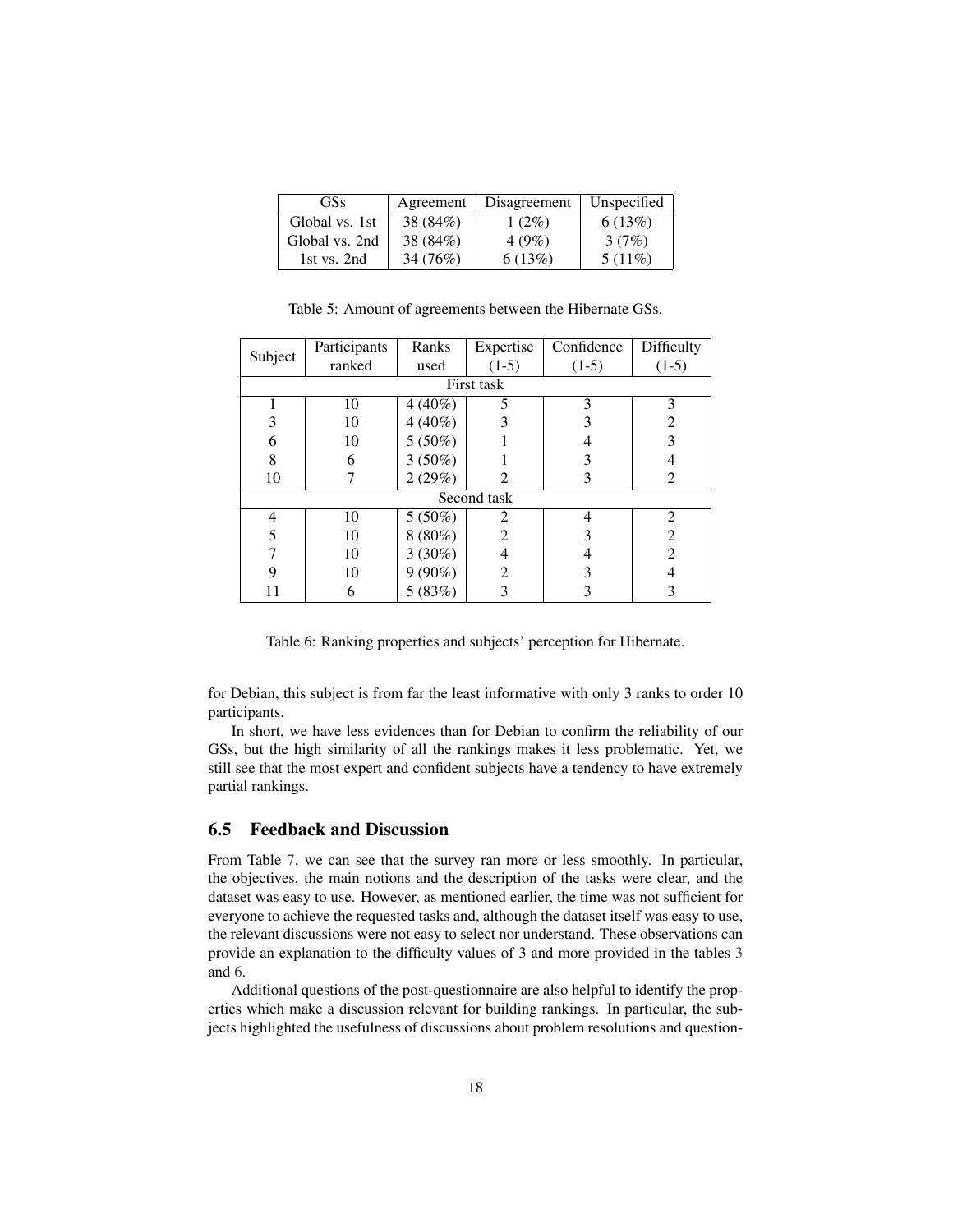<span id="page-18-0"></span>

| Ouestion                                             |          | N <sub>0</sub><br>$\ldots \ldots$ . Yes |          |   |                |     |
|------------------------------------------------------|----------|-----------------------------------------|----------|---|----------------|-----|
|                                                      |          |                                         |          |   |                | Avg |
| The time to perform the lab tasks was sufficient.    |          |                                         | 3        |   | $\mathfrak{D}$ | 3.4 |
| The objectives of the lab were clear.                | 0        | $\theta$                                | $\Omega$ |   |                | 4.5 |
| The notion of requirement analyst was clear.         | 0        | $\theta$                                |          | 6 | 3              | 4.2 |
| The notion of expert finding was clear.              | 0        |                                         | 0        |   | 6              | 4.4 |
| The tasks were clear.                                |          | $\theta$                                |          |   |                | 4.6 |
| Using the dataset was easy.                          | 0        | 0                                       | 3        |   | 4              | 4.1 |
| The relevant discussions were easy to select.        | $\theta$ | $\overline{2}$                          | 4        |   | 3              | 3.5 |
| The discussions I have read were easy to understand. | 0        |                                         |          |   |                | 3.4 |

Table 7: Feedback questions to evaluate how well the survey has run.

answers, but these types of discussions are the most common in our dataset, so other types of discussions might also be useful. However, they also mentioned that clarification requests and messages with long logs are not helpful, probably because the content specific to the participant is minimal. Naturally, long discussions were the most informative for the subjects, probably because they allow to work deeper on the problem/question, giving the opportunity to the participants to show better their expertise. The explicit assessments of expertise, like self-assessment and recommendations of other people, were also considered by the subjects.

Once the relevant discussions are identified, the subjects built their rankings with their own strategies, several of them relying on the types of messages to evaluate who is a higher expert. In particular, people providing answers were ranked higher than people asking, and people providing detailed messages were ranked higher than people writing short messages. The number of messages was also a criteria, with more participation leading to a higher expertise. More subjective criteria were also used to rank the participants, in particular the self-assessments and recommendations, but also the apparent confidence of the participant and the apparent broadness and depth of his knowledge.

A specific issue occurred from our side, in the analysis of the post-questionnaires. Two questions were asked to the subjects, to know if they recognized some of the discussions and participants in the dataset. These questions were asked with the intention to get more details from subjects already knowing about XWiki. The issue was that, from the pre-questionnaire, 3 subjects only heard about XWiki, but in the postquestionnaire 2 subjects said that they recognized some of the discussions, which let think that they were more involved in the XWiki community than what they said in their pre-questionnaire. Additionally, 5 said that they recognized some of the participants: although it might be that they know about some participants from contexts different to XWiki, it is still half of the subjects, and this possibility seems to us low enough to rise the flag. Consequently, it might be that some misunderstandings occurred on these questions, for instance it might be that subjects mixed the recognition of participants in the *discussions* with the recognition of participants in the *survey*. With such an interpretation, the results can be easily explained: most if not all the subjects know each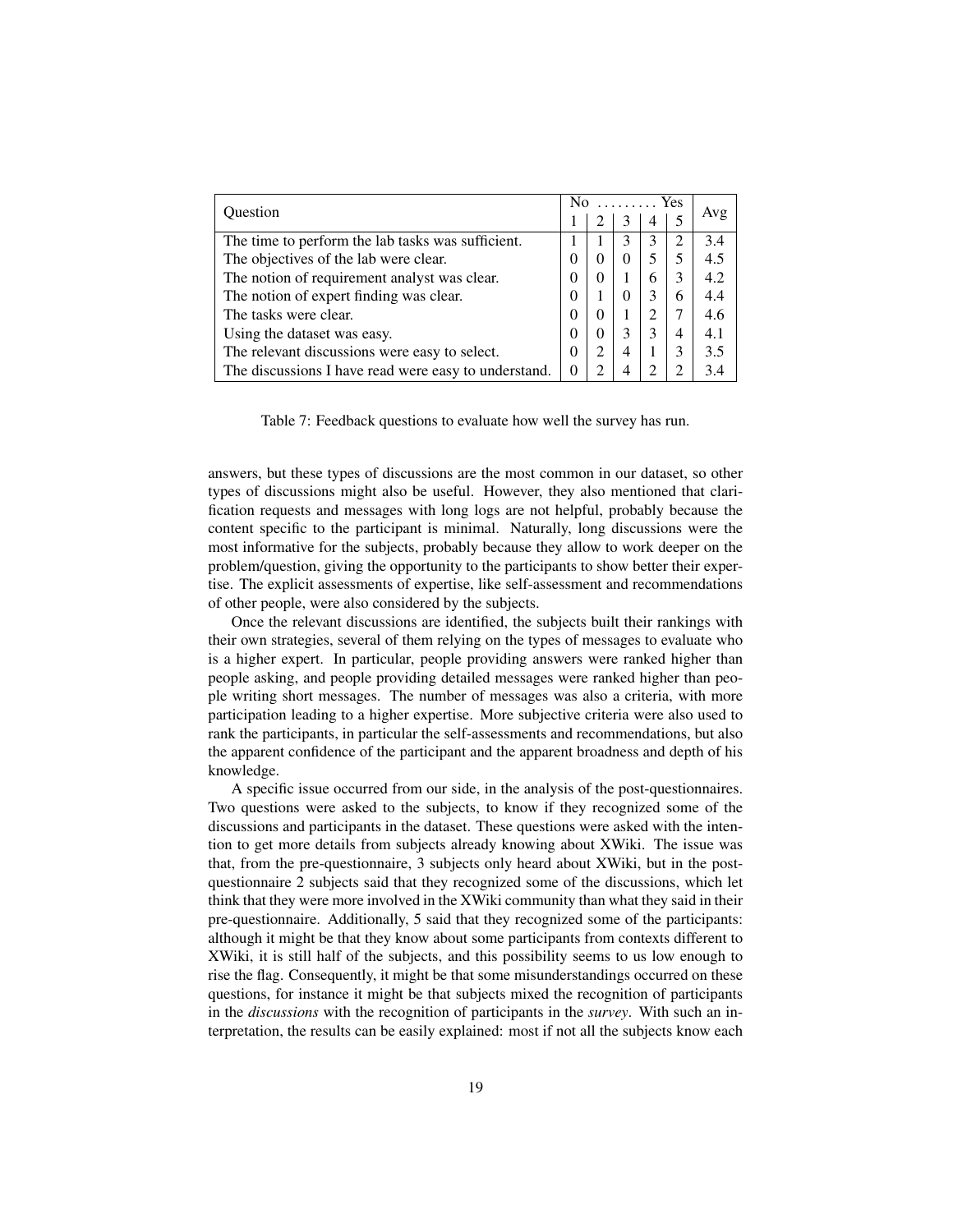other. Due to this apparent contradictions, we let these answers out of our analysis.

Finally, based on all the results presented, we can discuss the validity of the survey in building reliable GSs. Several observations might support a threat to the proper conduct of this survey (internal validity): the low confidence and high difficulty for some subjects to build their rankings, which can be due to the lack of time and the difficulty to select and understand the discussions, but also to the lack of expertise of the subjects in the topics. The threats to the generalizability of our results (external validity) are obvious and numerous: few subjects, few topics, specific dataset, specific discussions, ranking based only on the participants of these discussions, etc. make our GSs highly specific to the context in which they have been built. However, this is not an issue for us, because this survey was precisely intended to build a GS based on specific data, such that we can use this very same data in our automated technique and see how close it is from the GS. In particular, by having subjects from the XWiki community, they would already have some knowledge to help them build their rankings: we preferred to have subjects out of the community to be closer to the situation of the automated technique, which does not have this initial knowledge. We did not have an initial hypothesis to check, so we consider no threat to the construct validity, but the conclusion validity, that we link to the reliability of our GS, have some threats which deserve to be considered. In particular, we saw that the most reliable subjects (high expertise, high confidence, low difficulty) were among the least informative (most incomplete or most partially ordered), thus giving only superficial support to confirm the reliability of our GSs. Only the broad agreement of these GSs (how close they are to the rankings they are based on) supports their reliability, although it is only an evidence of agreement, not of correctness.

## 7 Conclusion

We are designing an automated technique to find and recommend experts for helping in Requirements Engineering tasks, which can be done by ranking the available people by level of expertise. For evaluating the correctness of the rankings produced by the automated technique, we want to compare them to a gold standard. In this work, we ask external people to look at a set of discussions and to rank their participants, before to evaluate the reliability of these rankings to serve as a gold standard. We describe the setting and running of this survey, the method used to build the gold standard from the rankings of the subjects, and the analysis of the results to obtain and validate this gold standard.

Through this survey, we tried to build a gold standard to know how to rank people by decreasing expertise for a specific dataset (XWiki). Through the analysis of the survey, we obtained a reasonable gold standard although we lack evidences to support fully its correctness. We also made the interesting observation that the most reliable subjects build the least ordered rankings (i.e. has few ranks with several people per rank), which goes against the usual expectations for Information Retrieval measures. This observation appears to us as an important one, because expert finding systems are mainly inspired from Information Retrieval systems [\[Balog, 2012\]](#page-20-2), where the ranking validation procedures are designed for complete and totally ordered gold stan